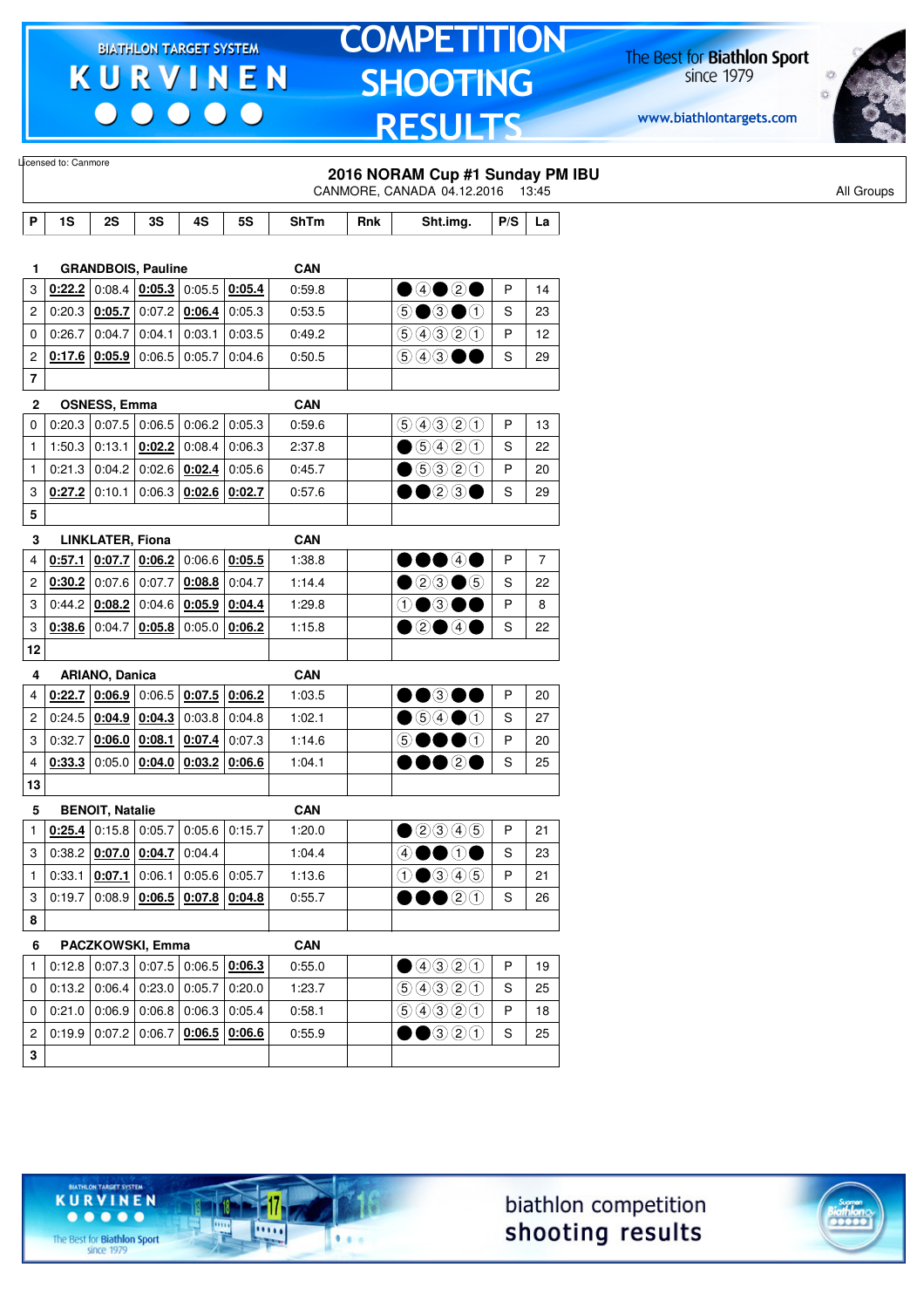$\begin{array}{c|c|c|c|c} \hline \bullet & \bullet & \bullet & \bullet & \bullet \end{array}$ 

# **TOMPETITION SHOOTING RESULTS**

The Best for **Biathlon Sport**<br>since 1979

www.biathlontargets.com



| 1S         | 2S                                                                 | 3S                                                                                         | 4S                                                                                                                                                                                   | <b>5S</b>                                                                                                                                                                                                                                                                                                                                                                                                             | <b>ShTm</b>                                                                                                                                                                                                                                                                                                                                                                                                                                             | Rnk |                                                        |                                          | La                                                                                                                                             |
|------------|--------------------------------------------------------------------|--------------------------------------------------------------------------------------------|--------------------------------------------------------------------------------------------------------------------------------------------------------------------------------------|-----------------------------------------------------------------------------------------------------------------------------------------------------------------------------------------------------------------------------------------------------------------------------------------------------------------------------------------------------------------------------------------------------------------------|---------------------------------------------------------------------------------------------------------------------------------------------------------------------------------------------------------------------------------------------------------------------------------------------------------------------------------------------------------------------------------------------------------------------------------------------------------|-----|--------------------------------------------------------|------------------------------------------|------------------------------------------------------------------------------------------------------------------------------------------------|
|            |                                                                    |                                                                                            |                                                                                                                                                                                      |                                                                                                                                                                                                                                                                                                                                                                                                                       |                                                                                                                                                                                                                                                                                                                                                                                                                                                         |     |                                                        |                                          |                                                                                                                                                |
| 7          |                                                                    |                                                                                            |                                                                                                                                                                                      |                                                                                                                                                                                                                                                                                                                                                                                                                       | <b>CAN</b>                                                                                                                                                                                                                                                                                                                                                                                                                                              |     |                                                        |                                          |                                                                                                                                                |
|            |                                                                    |                                                                                            |                                                                                                                                                                                      |                                                                                                                                                                                                                                                                                                                                                                                                                       | 1:12.1                                                                                                                                                                                                                                                                                                                                                                                                                                                  |     | $\bullet$ 4 $\bullet$ 0                                | P                                        | 16                                                                                                                                             |
|            |                                                                    |                                                                                            |                                                                                                                                                                                      | 0:05.9                                                                                                                                                                                                                                                                                                                                                                                                                | 1:10.9                                                                                                                                                                                                                                                                                                                                                                                                                                                  |     | 5●●2●                                                  | S                                        | 24                                                                                                                                             |
|            |                                                                    |                                                                                            |                                                                                                                                                                                      | 0:06.2                                                                                                                                                                                                                                                                                                                                                                                                                | 1:19.2                                                                                                                                                                                                                                                                                                                                                                                                                                                  |     |                                                        | P                                        | 23                                                                                                                                             |
| 0:28.2     |                                                                    |                                                                                            |                                                                                                                                                                                      |                                                                                                                                                                                                                                                                                                                                                                                                                       | 1:03.2                                                                                                                                                                                                                                                                                                                                                                                                                                                  |     | $\bigcirc$ 40 $\bigcirc$ 0                             | S                                        | 27                                                                                                                                             |
| 10         |                                                                    |                                                                                            |                                                                                                                                                                                      |                                                                                                                                                                                                                                                                                                                                                                                                                       |                                                                                                                                                                                                                                                                                                                                                                                                                                                         |     |                                                        |                                          |                                                                                                                                                |
|            |                                                                    |                                                                                            |                                                                                                                                                                                      |                                                                                                                                                                                                                                                                                                                                                                                                                       | <b>CAN</b>                                                                                                                                                                                                                                                                                                                                                                                                                                              |     |                                                        |                                          |                                                                                                                                                |
|            |                                                                    |                                                                                            |                                                                                                                                                                                      | 0:06.1                                                                                                                                                                                                                                                                                                                                                                                                                | 0:55.7                                                                                                                                                                                                                                                                                                                                                                                                                                                  |     | ∙••⊗•                                                  | P                                        | 18                                                                                                                                             |
|            |                                                                    |                                                                                            |                                                                                                                                                                                      |                                                                                                                                                                                                                                                                                                                                                                                                                       | 0:43.5                                                                                                                                                                                                                                                                                                                                                                                                                                                  |     | •032•                                                  | S                                        | 24                                                                                                                                             |
|            |                                                                    |                                                                                            |                                                                                                                                                                                      | 0:06.8                                                                                                                                                                                                                                                                                                                                                                                                                | 1:04.1                                                                                                                                                                                                                                                                                                                                                                                                                                                  |     | $\odot \bullet \bullet$ 20                             | P                                        | 19                                                                                                                                             |
|            |                                                                    |                                                                                            | 0:04.3                                                                                                                                                                               |                                                                                                                                                                                                                                                                                                                                                                                                                       | 0:41.8                                                                                                                                                                                                                                                                                                                                                                                                                                                  |     | ●③●②●                                                  | S                                        | 27                                                                                                                                             |
| 12         |                                                                    |                                                                                            |                                                                                                                                                                                      |                                                                                                                                                                                                                                                                                                                                                                                                                       |                                                                                                                                                                                                                                                                                                                                                                                                                                                         |     |                                                        |                                          |                                                                                                                                                |
|            |                                                                    |                                                                                            |                                                                                                                                                                                      |                                                                                                                                                                                                                                                                                                                                                                                                                       | <b>CAN</b>                                                                                                                                                                                                                                                                                                                                                                                                                                              |     |                                                        |                                          |                                                                                                                                                |
|            |                                                                    |                                                                                            |                                                                                                                                                                                      | 0:21.2                                                                                                                                                                                                                                                                                                                                                                                                                | 4:37.5                                                                                                                                                                                                                                                                                                                                                                                                                                                  |     | $\bigcirc$ $\bigcirc$ $\bigcirc$ $\bigcirc$            | P                                        | 20                                                                                                                                             |
|            |                                                                    |                                                                                            |                                                                                                                                                                                      | 0.25.5                                                                                                                                                                                                                                                                                                                                                                                                                | 2:01.2                                                                                                                                                                                                                                                                                                                                                                                                                                                  |     | 9992                                                   | $\mathbf S$                              | 30                                                                                                                                             |
|            |                                                                    |                                                                                            |                                                                                                                                                                                      | 0:10.3                                                                                                                                                                                                                                                                                                                                                                                                                | 2:05.1                                                                                                                                                                                                                                                                                                                                                                                                                                                  |     | $\bigcirc$ 4300                                        | P                                        | 16                                                                                                                                             |
|            |                                                                    |                                                                                            |                                                                                                                                                                                      | 0:10.1                                                                                                                                                                                                                                                                                                                                                                                                                | 2:01.7                                                                                                                                                                                                                                                                                                                                                                                                                                                  |     | $\bullet$<br>DOOK                                      | S                                        | 26                                                                                                                                             |
|            |                                                                    |                                                                                            |                                                                                                                                                                                      |                                                                                                                                                                                                                                                                                                                                                                                                                       |                                                                                                                                                                                                                                                                                                                                                                                                                                                         |     |                                                        |                                          |                                                                                                                                                |
| 10         |                                                                    |                                                                                            |                                                                                                                                                                                      |                                                                                                                                                                                                                                                                                                                                                                                                                       | <b>CAN</b>                                                                                                                                                                                                                                                                                                                                                                                                                                              |     |                                                        |                                          |                                                                                                                                                |
|            |                                                                    |                                                                                            |                                                                                                                                                                                      | 0:06.2                                                                                                                                                                                                                                                                                                                                                                                                                | 1:52.3                                                                                                                                                                                                                                                                                                                                                                                                                                                  |     | $\odot$ $\odot$ $\odot$ $\odot$ $\odot$                | P                                        | 6                                                                                                                                              |
| 0:52.7     |                                                                    |                                                                                            |                                                                                                                                                                                      | 0:07.7                                                                                                                                                                                                                                                                                                                                                                                                                | 1:53.7                                                                                                                                                                                                                                                                                                                                                                                                                                                  |     | $\bullet$ 43 $\bullet$ 1                               | S                                        | 25                                                                                                                                             |
|            |                                                                    |                                                                                            |                                                                                                                                                                                      | 0:06.6                                                                                                                                                                                                                                                                                                                                                                                                                | 1:54.7                                                                                                                                                                                                                                                                                                                                                                                                                                                  |     | $\bullet$ 43 $\bullet$ 1                               | P                                        | 15                                                                                                                                             |
|            |                                                                    |                                                                                            |                                                                                                                                                                                      | 0:06.9                                                                                                                                                                                                                                                                                                                                                                                                                | 1:07.3                                                                                                                                                                                                                                                                                                                                                                                                                                                  |     | $\circledcirc \bullet \circledcirc \circ \bullet$      | S                                        | 22                                                                                                                                             |
|            |                                                                    |                                                                                            |                                                                                                                                                                                      |                                                                                                                                                                                                                                                                                                                                                                                                                       |                                                                                                                                                                                                                                                                                                                                                                                                                                                         |     |                                                        |                                          |                                                                                                                                                |
| 11         |                                                                    |                                                                                            |                                                                                                                                                                                      |                                                                                                                                                                                                                                                                                                                                                                                                                       | <b>CAN</b>                                                                                                                                                                                                                                                                                                                                                                                                                                              |     |                                                        |                                          |                                                                                                                                                |
|            |                                                                    |                                                                                            |                                                                                                                                                                                      |                                                                                                                                                                                                                                                                                                                                                                                                                       | 3:05.2                                                                                                                                                                                                                                                                                                                                                                                                                                                  |     | ①●●④●                                                  | P                                        | 11                                                                                                                                             |
|            |                                                                    |                                                                                            |                                                                                                                                                                                      |                                                                                                                                                                                                                                                                                                                                                                                                                       | 1:19.9                                                                                                                                                                                                                                                                                                                                                                                                                                                  |     |                                                        | S                                        | 22                                                                                                                                             |
|            |                                                                    |                                                                                            |                                                                                                                                                                                      |                                                                                                                                                                                                                                                                                                                                                                                                                       | 1:27.4                                                                                                                                                                                                                                                                                                                                                                                                                                                  |     | $\bullet$ 2000                                         | P                                        | 9                                                                                                                                              |
|            |                                                                    |                                                                                            |                                                                                                                                                                                      | 0:07.0                                                                                                                                                                                                                                                                                                                                                                                                                | 1:05.4                                                                                                                                                                                                                                                                                                                                                                                                                                                  |     | $\bigcirc \bigcirc \bigcirc \bigcirc \bigcirc \bullet$ | S                                        | 27                                                                                                                                             |
| ${\bf 10}$ |                                                                    |                                                                                            |                                                                                                                                                                                      |                                                                                                                                                                                                                                                                                                                                                                                                                       |                                                                                                                                                                                                                                                                                                                                                                                                                                                         |     |                                                        |                                          |                                                                                                                                                |
|            |                                                                    |                                                                                            |                                                                                                                                                                                      |                                                                                                                                                                                                                                                                                                                                                                                                                       | <b>CAN</b>                                                                                                                                                                                                                                                                                                                                                                                                                                              |     |                                                        |                                          |                                                                                                                                                |
|            |                                                                    |                                                                                            |                                                                                                                                                                                      |                                                                                                                                                                                                                                                                                                                                                                                                                       | 1:35.1                                                                                                                                                                                                                                                                                                                                                                                                                                                  |     |                                                        | P                                        | 12                                                                                                                                             |
|            |                                                                    |                                                                                            |                                                                                                                                                                                      |                                                                                                                                                                                                                                                                                                                                                                                                                       | 1:25.8                                                                                                                                                                                                                                                                                                                                                                                                                                                  |     | 50000                                                  | S                                        | 26                                                                                                                                             |
|            |                                                                    |                                                                                            |                                                                                                                                                                                      |                                                                                                                                                                                                                                                                                                                                                                                                                       | 1:17.8                                                                                                                                                                                                                                                                                                                                                                                                                                                  |     | $\bigcirc$ 4300                                        | P                                        | 14                                                                                                                                             |
|            |                                                                    |                                                                                            |                                                                                                                                                                                      |                                                                                                                                                                                                                                                                                                                                                                                                                       | 1:23.7                                                                                                                                                                                                                                                                                                                                                                                                                                                  |     | $\bullet$ 4000                                         | S                                        | 28                                                                                                                                             |
| 14         |                                                                    |                                                                                            |                                                                                                                                                                                      |                                                                                                                                                                                                                                                                                                                                                                                                                       |                                                                                                                                                                                                                                                                                                                                                                                                                                                         |     |                                                        |                                          |                                                                                                                                                |
|            | 0:34.9<br>0:12.2<br>2:33.8<br>1:03.2<br>1:12.6<br>0:42.1<br>0:28.5 | Licensed to: Canmore<br>0:26.3<br>0:34.8<br>0:30.0<br>0:12.5<br>0:24.2<br>0:35.3<br>1:16.5 | <b>BROWN, Abigail</b><br>0:09.4<br><b>COYNE, Karly</b><br>$0:05.2$ 0:09.7<br>HENNING, Sorsha<br>0:10.7<br>0:06.8<br>$0:16.0$ 0:30.1<br>0:09.1<br>KAWANO, Sakura<br>12 CHAMBERS, Lexi | $0.06.3$ $0.06.3$ 0:07.3<br>$0.09.2$ 0.07.2 0.07.1<br>$0.06.9$ 0:10.9<br>$0.05.8$ 0.05.8 0.07.2<br>$\vert$ 0:05.2 $\vert$ <u>0:04.8 <math>\vert</math> 0:06.1</u><br>0.06.3   0.05.3   0.05.9<br>$0.11.8$ 0.35.9 0.37.0<br>$0.24.2$ 0.10.9 0.19.4<br>$\vert$ 0:11.2 $\vert$ 0:10.2 $\vert$ 0:10.9<br><b>BOUCHER, Gabrielle</b><br>$0.09.8$ 0.11.6 0.04.4<br>0:05.4<br>$0:06.6$ 0:05.1<br>1:52.1 $\vert$ 0:18.9 0:09.1 | 0:04.4<br>$0.04.2$ 0.04.5 0.07.6<br> 0:04.4<br>$0.11.8$ 0.18.6<br>$0:15.9$ 0:14.2<br>$0:11.4$ 0:17.6<br>$0.31.6$ 0.07.6 $0.14.4$ 0.07.5 0.05.8<br>4 0:25.6 0:18.1 0:07.8 0:07.0 0:11.0<br>$2   0.22.8   0.08.2   0.10.8   0.06.3  $<br>$\vert$ 0:28.8 $\vert$ 0:07.1 $\vert$ 0:05.5 $\vert$ 0:10.8 $\vert$ 0:17.7<br>4 $0.27.0$ $0.07.2$ $0.14.2$ $0.11.7$ 0.12.9<br>2 0:24.3 $0.05.6$ 0:15.1 0:12.7 0:10.9<br>$0.21.5$ $0.13.4$ $0.13.4$ 0.13.9 0.11.0 |     |                                                        | Sht.img.<br>$\bullet\bullet\circ\bullet$ | 2016 NORAM Cup #1 Sunday PM IBU<br>CANMORE, CANADA 04.12.2016 13:45<br>P/S<br>$\bigcirc \bigcirc \bigcirc \bigcirc \bigcirc \bigcirc \bigcirc$ |





 $• • • • •$ The Best for **Biathlon Sport**<br>since 1979

**KURVINEN** 

TARGET SYSTEM

17

11111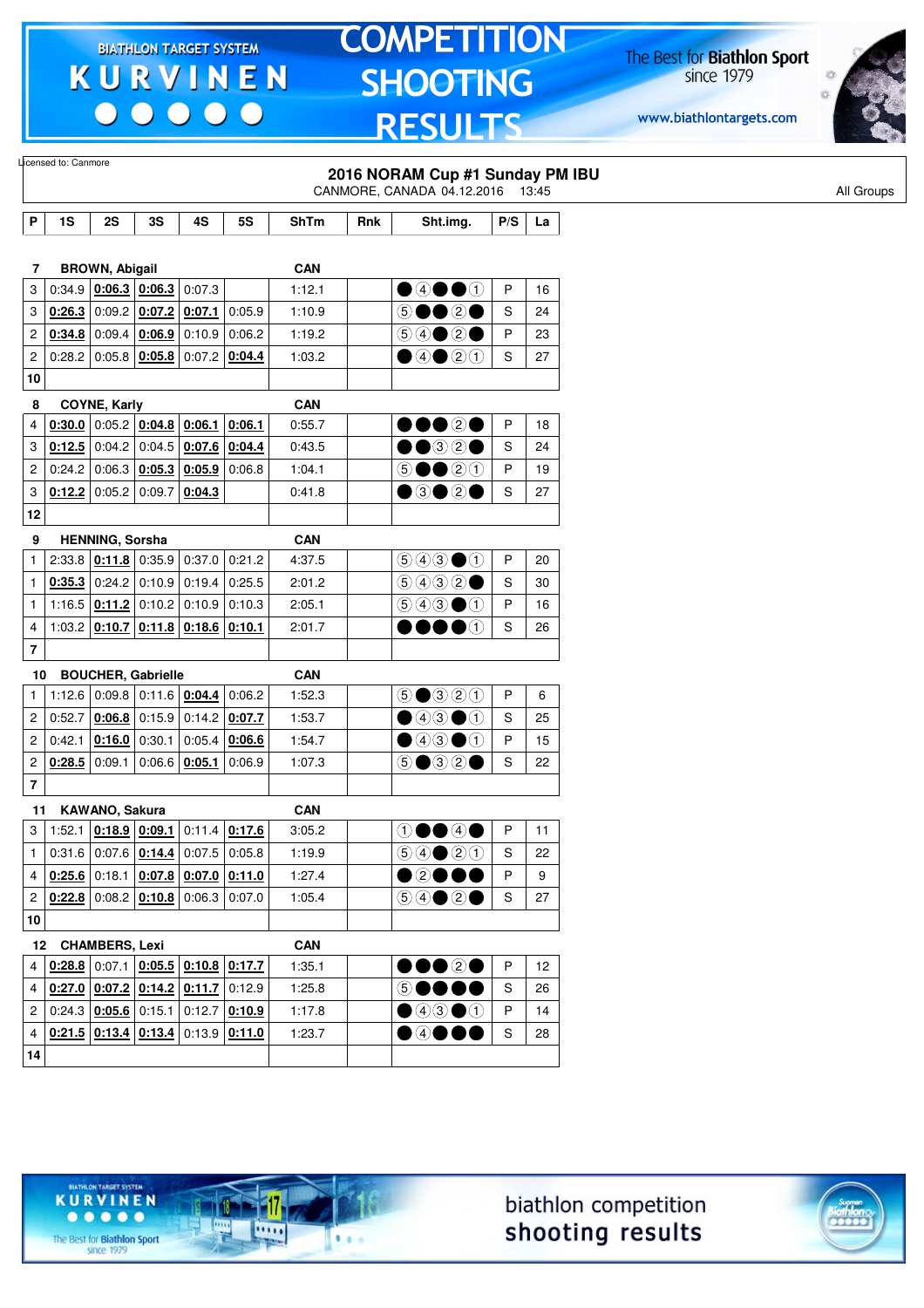00000

### **TOMPETITION SHOOTING RESULTS**

The Best for **Biathlon Sport**<br>since 1979

www.biathlontargets.com



|              | Licensed to: Canmore                                                         |                        |                             |                                            |                 |             |     | 2016 NORAM Cup #1 Sunday PM IBU                                                                 |     |    |  |  |
|--------------|------------------------------------------------------------------------------|------------------------|-----------------------------|--------------------------------------------|-----------------|-------------|-----|-------------------------------------------------------------------------------------------------|-----|----|--|--|
|              |                                                                              |                        |                             |                                            |                 |             |     | CANMORE, CANADA 04.12.2016 13:45                                                                |     |    |  |  |
| Ρ            | 1S                                                                           | 2S                     | 3S                          | 4S                                         | 5S              | <b>ShTm</b> | Rnk | Sht.img.                                                                                        | P/S | La |  |  |
|              |                                                                              |                        |                             |                                            |                 |             |     |                                                                                                 |     |    |  |  |
| 13           |                                                                              | <b>LAFLAMME, Sarah</b> |                             |                                            |                 | CAN         |     |                                                                                                 |     |    |  |  |
| 2            | 0:55.3                                                                       |                        | 0.08.6   0.06.2             | 0:05.5                                     |                 | 2:00.0      |     | $\bigcirc$ 40 20                                                                                | P   | 24 |  |  |
| 3            |                                                                              | $3:29.0$ 0:04.7        | 0:05.9                      | 0:03.0                                     | 0:03.0          | 3:53.2      |     | 6●3●●                                                                                           | S   | 28 |  |  |
| 3            | $0.47.8$ 0.06.7 0.06.5                                                       |                        |                             | $0.05.5$ 0:16.5                            |                 | 1:35.5      |     | 5●3●●                                                                                           | P   | 18 |  |  |
|              | 0:25.4                                                                       | 0:08.1                 | 0.06.0                      |                                            | $0:04.8$ 0:04.6 | 0:58.3      |     | 543●●                                                                                           | S   | 27 |  |  |
| 2            |                                                                              |                        |                             |                                            |                 |             |     |                                                                                                 |     |    |  |  |
| 10           |                                                                              |                        |                             |                                            |                 |             |     |                                                                                                 |     |    |  |  |
| 14           |                                                                              | ORVIG, Megan           |                             |                                            |                 | <b>CAN</b>  |     |                                                                                                 |     |    |  |  |
| 2            |                                                                              | $0.24.9$ 0:06.4 0:04.7 |                             | 0:04.2                                     | 0:09.0          | 0:56.3      |     | $\circledcirc$ $\circledcirc$ $\circ$                                                           | P   | 5  |  |  |
| 0            |                                                                              |                        | $0:18.6$ 0:03.3 0:02.4      | 0.02.6   0.02.9                            |                 | 0:39.2      |     | 9990                                                                                            | S   | 23 |  |  |
| 0            |                                                                              | $0.24.5$ 0.06.6 0.06.0 |                             | $0:03.2$ 0:03.5                            |                 | 0:52.1      |     | 99920                                                                                           | P   | 19 |  |  |
| 3            | 0:21.2                                                                       | $0.05.2$ 0:02.7        |                             | 0:06.6 0:03.8                              |                 | 0:48.1      |     | $\bullet\bullet$ 20                                                                             | S   | 24 |  |  |
| 5            |                                                                              |                        |                             |                                            |                 |             |     |                                                                                                 |     |    |  |  |
| 15           |                                                                              |                        | <b>URIBE PAWLOWSKI, Kai</b> |                                            |                 | <b>CAN</b>  |     |                                                                                                 |     |    |  |  |
| 2            | 0:36.0                                                                       |                        | 0.05.4 0.05.9 0.04.9        |                                            | 0:05.4          | 1:04.4      |     | $02 \bullet 6$                                                                                  | P   | 16 |  |  |
| 3            |                                                                              | $0.04.8$ 0:06.3 0:05.7 |                             | 0:05.8                                     |                 | 0:35.9      |     | 40000                                                                                           | S   | 26 |  |  |
| 2            | $0:25.3$ 0:06.7                                                              |                        | 0.05.2 0.05.6               |                                            | 0:05.7          | 1:00.6      |     | $\bigcirc$ 20 45                                                                                | P   | 20 |  |  |
| 3            | 0:19.4                                                                       | 0:06.2                 | 0:05.1                      | 0:05.5                                     | 0:05.4          | 0:50.7      |     | டு●                                                                                             | S   | 23 |  |  |
| 10           |                                                                              |                        |                             |                                            |                 |             |     |                                                                                                 |     |    |  |  |
| 16           |                                                                              | <b>BOBIER, Sol</b>     |                             |                                            |                 | <b>CAN</b>  |     |                                                                                                 |     |    |  |  |
| 4            |                                                                              |                        | $0.34.0$ 0.07.3 0.10.3      | 0:14.7                                     | 0:06.8          | 1:21.5      |     | 00040                                                                                           | P   | 6  |  |  |
| 3            |                                                                              | $0.41.8$ 0.08.6        |                             | $0:07.8$ 0:06.2                            | 0:06.6          | 1:19.6      |     | $\bullet\hspace{-4.4pt}\bullet\hspace{-4.4pt}$ $\bullet\hspace{-4.4pt}\circ\hspace{-4.4pt}$     | S   | 24 |  |  |
| 3            | $0.35.2$ 0.07.6 0.07.1                                                       |                        |                             | 0:07.3                                     | 0:08.0          | 1:11.1      |     | $\bullet$ $\circ$ $\circ$ $\bullet$                                                             | P   | 4  |  |  |
| 3            | $0.19.6$ 0.07.4 0.11.0                                                       |                        |                             | 0:07.1                                     | 0:10.5          | 1:07.2      |     | $\bullet\bullet\bullet$ 45                                                                      | S   | 25 |  |  |
| 13           |                                                                              |                        |                             |                                            |                 |             |     |                                                                                                 |     |    |  |  |
|              | 17 SKELTON, Hannah                                                           |                        |                             |                                            |                 | <b>CAN</b>  |     |                                                                                                 |     |    |  |  |
| $\mathbf{1}$ |                                                                              |                        |                             | $0.49.4$ 0.06.8 0.06.5 0.07.1 0.06.8       |                 | 1:21.2      |     | $\bigcirc$ $\bigcirc$ $\bigcirc$ $\bigcirc$ $\bigcirc$                                          | P   | 10 |  |  |
| $\mathbf{1}$ |                                                                              |                        |                             | $0.29.8$ 0.06.6 0.05.3 0.04.1 0.04.4       |                 | 1:01.7      |     | $\bigcirc$ $\bigcirc$ $\bigcirc$ $\bigcirc$ $\bigcirc$                                          | S   | 23 |  |  |
|              | 3 $\vert$ 0:40.0 $\vert$ 0:07.6 $\vert$ 0:14.3 $\vert$ 0:06.2 $\vert$ 0:03.4 |                        |                             |                                            |                 | 1:37.5      |     | $\bullet$ 4 $\bullet$ 3                                                                         | P   | 16 |  |  |
| $\mathbf{1}$ |                                                                              |                        |                             | $0.34.4$ $0.04.6$ 0.05.4 0.05.2 0.04.1     |                 | 1:03.7      |     | $\textcircled{\scriptsize{9}}\textcircled{\scriptsize{1}} \bullet \textcircled{\scriptsize{3}}$ | S   | 23 |  |  |
| 6            |                                                                              |                        |                             |                                            |                 |             |     |                                                                                                 |     |    |  |  |
|              | 18 VARIEUR, Natasia                                                          |                        |                             |                                            |                 | <b>CAN</b>  |     |                                                                                                 |     |    |  |  |
| $\mathbf{1}$ |                                                                              |                        |                             | $0.27.5$ $0.07.1$ $0.07.2$ $0.07.7$ 0.07.3 |                 | 1:13.4      |     | $\bigcirc$ 4300                                                                                 | P   | 15 |  |  |
| $\mathbf{1}$ | $0.31.9$ 0.06.6 0.06.1                                                       |                        |                             | $0.03.9$ 0:02.8                            |                 | 1:04.9      |     | $\textcircled{\scriptsize{9}}\textcircled{\scriptsize{9}}\textcircled{\scriptsize{1}}$          | S   | 27 |  |  |
|              | $2   0:34.3   0:19.3   0:05.8   0:10.9   0:07.4$                             |                        |                             |                                            |                 | 1:24.5      |     |                                                                                                 | P   | 17 |  |  |
|              | $\vert$ 0:25.5 $\vert$ 0:08.0 $\vert$ 0:05.7 $\vert$ 0:04.9 $\vert$ 0:03.1   |                        |                             |                                            |                 | 0:58.5      |     | $\bullet\bullet$ 300                                                                            | S   | 24 |  |  |
| 4            |                                                                              |                        |                             |                                            |                 |             |     |                                                                                                 |     |    |  |  |





The Best for **Biathlon Sport**<br>since 1979

TARGET SYSTEM

17

.....

 $1.1.1$ 

**KURVINEN** 

 $\begin{array}{ccccccccccccccccc} \bullet & \bullet & \bullet & \bullet & \bullet & \bullet & \bullet \end{array}$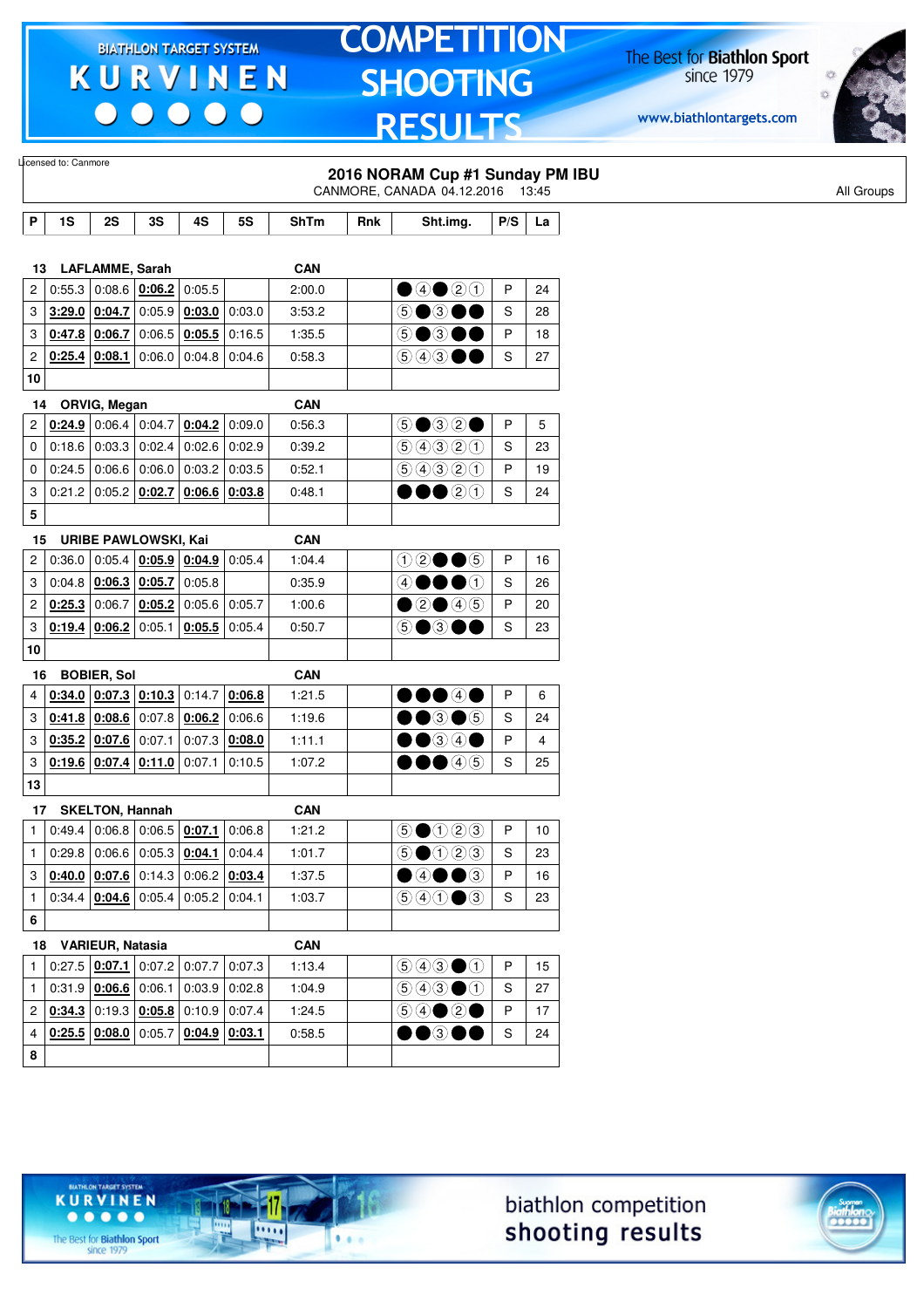$\begin{array}{c|c|c|c|c} \hline \bullet & \bullet & \bullet & \bullet & \bullet \end{array}$ 

# **TOMPETITION SHOOTING RESULTS**

The Best for **Biathlon Sport**<br>since 1979

www.biathlontargets.com



|                | Licensed to: Canmore                                                       |                        |                                                                            |                 |                 |             |     | 2016 NORAM Cup #1 Sunday PM IBU                                  |     |                |
|----------------|----------------------------------------------------------------------------|------------------------|----------------------------------------------------------------------------|-----------------|-----------------|-------------|-----|------------------------------------------------------------------|-----|----------------|
|                |                                                                            |                        |                                                                            |                 |                 |             |     | CANMORE, CANADA 04.12.2016                                       |     | 13:45          |
| P              | 1S                                                                         | 2S                     | 3S                                                                         | 4S              | 5S              | <b>ShTm</b> | Rnk | Sht.img.                                                         | P/S | La             |
|                |                                                                            |                        |                                                                            |                 |                 |             |     |                                                                  |     |                |
| 19             |                                                                            | <b>HOILETT, Claire</b> |                                                                            |                 |                 | <b>CAN</b>  |     |                                                                  |     |                |
| 1              | 0:41.4                                                                     |                        | 0.07.6 0.07.4                                                              | 0:07.4          | 0:18.0          | 1:34.6      |     | $\bigcirc \bigcirc \bigcirc \bigcirc \bigcirc \bigcirc \bigcirc$ | P   | 13             |
| 4              |                                                                            |                        | 0.43.3   0.07.6   0.08.0   0.07.4                                          |                 | 0:21.3          | 1:37.3      |     | $\circledS$                                                      | S   | 25             |
| 0              |                                                                            | $0:01.0$ 0:05.5 0:06.0 |                                                                            | 0:05.0          | 0:04.8          | 0:36.4      |     | 99900                                                            | P   | 10             |
| 2              |                                                                            |                        | $0.23.9$ 0.07.8 0.06.5                                                     | 0:06.5          | 0:06.2          | 1:02.4      |     | $\circledcirc \bullet \bullet \bullet$                           | S   | 24             |
| 7              |                                                                            |                        |                                                                            |                 |                 |             |     |                                                                  |     |                |
| 20             |                                                                            |                        | <b>ALTWASSER, Kaitlyn</b>                                                  |                 |                 | <b>CAN</b>  |     |                                                                  |     |                |
| 4              | 0:22.4                                                                     |                        | $\vert$ 0:03.8 $\vert$ 0:12.1 $\vert$ 0:05.3 $\vert$ 0:11.3                |                 |                 | 1:05.1      |     | DOOO                                                             | P   | 17             |
| 5              | 0:59.5                                                                     | 0:05.1                 |                                                                            | $0:17.0$ 0:14.6 |                 | 1:47.5      |     |                                                                  | S   | 24             |
| 2              |                                                                            |                        | $0.20.8$   0.03.7   0.02.6   0.03.7                                        |                 | 0:03.5          | 0:39.5      |     | $\circledcirc \circledcirc \bullet \bullet$                      | P   | 18             |
| 4              | 0:22.1                                                                     |                        | $0:04.6$ 0:05.1                                                            |                 | $0:04.4$ 0:03.0 | 0:48.2      |     | $\bullet\bullet\bullet\circ$                                     | S   | 28             |
| 15             |                                                                            |                        |                                                                            |                 |                 |             |     |                                                                  |     |                |
| 21             |                                                                            | <b>WALCH, Naomi</b>    |                                                                            |                 |                 | <b>CAN</b>  |     |                                                                  |     |                |
| 1              |                                                                            |                        | $0.25.2$ 0:10.8 0:04.9 0:05.9                                              |                 | 0:04.5          | 1:02.8      |     | 9932                                                             | P   | 18             |
| 2              |                                                                            | 0.14.9   0.06.0        | 0:05.1                                                                     | 0:06.7          | 0:05.6          | 0:49.8      |     | $\circledcirc$ $\bullet$ $\circledcirc$                          | S   | 26             |
| 0              |                                                                            |                        | $0:33.0$ 0.04.5 0.04.6 0.15.8 0.11.4                                       |                 |                 | 1:21.3      |     | 9990                                                             | P   | 18             |
| 3              | 0:21.4                                                                     |                        | $0.05.9$ $0.04.8$ $0.07.3$ 0:04.8                                          |                 |                 | 1:06.0      |     | DOOO<br>⑤                                                        | S   | 26             |
| 6              |                                                                            |                        |                                                                            |                 |                 |             |     |                                                                  |     |                |
| 22             |                                                                            | <b>MOUTRAY, Linnea</b> |                                                                            |                 |                 | <b>CAN</b>  |     |                                                                  |     |                |
| 0              |                                                                            |                        | 0.23.9   0.05.5   0.06.2   0.06.4                                          |                 | 0:05.2          | 0:56.1      |     | 9990                                                             | P   | 13             |
| 2              |                                                                            | $0:20.5$ 0:10.7        | 0:08.1                                                                     | 0:05.0          | 0:04.3          | 0:58.0      |     |                                                                  | S   | 25             |
| 3              |                                                                            |                        | $0.15.0$ $0.06.8$ 0.10.3 0.04.5 0.03.3                                     |                 |                 | 0:50.1      |     | $\bullet$ 43 00                                                  | P   | 21             |
| $\mathbf{1}$   | 0:18.7                                                                     |                        | $ 0.05.9 0.04.2 \underline{0.04.2} 0.04.4$                                 |                 |                 | 0:49.6      |     | <b>⑤●</b> ③②①                                                    | S   | 25             |
| 6              |                                                                            |                        |                                                                            |                 |                 |             |     |                                                                  |     |                |
| 23             |                                                                            |                        | <b>LINKLATER, Helena</b>                                                   |                 |                 | <b>CAN</b>  |     |                                                                  |     |                |
| 0              | 0:20.7                                                                     |                        | 0.05.1 0.05.4 0.05.9 0.04.5                                                |                 |                 | 0:49.1      |     | 99900                                                            | P   | 10             |
| 4              |                                                                            |                        | 0:29.1 0: <mark>05.7 0:07.9 0:07.8 0:07.5</mark>                           |                 |                 | 1:08.2      |     | $\bullet\bullet\bullet\circ$                                     | S   | 10             |
|                | 2 0:24.7 0:04.8 0:06.8 0:07.7 0:08.7                                       |                        |                                                                            |                 |                 | 1:02.6      |     | $\circledcirc \bullet \bullet \bullet$                           | P   | 10             |
| 0 <sup>1</sup> | $\vert$ 0:23.3 $\vert$ 0:05.9 $\vert$ 0:04.4 $\vert$ 0:05.3 $\vert$ 0:04.6 |                        |                                                                            |                 |                 | 0:49.9      |     | 99900                                                            | S   | 11             |
| 6              |                                                                            |                        |                                                                            |                 |                 |             |     |                                                                  |     |                |
|                | 24 NGUYEN-CAO, Claire                                                      |                        |                                                                            |                 |                 | <b>CAN</b>  |     |                                                                  |     |                |
|                | $0$   0:21.6   0:05.6   0:04.9   0:05.3   0:04.9                           |                        |                                                                            |                 |                 | 0:48.5      |     | 9990                                                             | P   | $\overline{7}$ |
|                | 2 0:14.2 0:05.7 0:05.2 0:05.0 0:04.6                                       |                        |                                                                            |                 |                 | 0:45.2      |     | $\bigcirc$ 4 $\bigcirc$ 0                                        | S   | 8              |
| 4              |                                                                            |                        | $\vert$ 0:17.0 $\vert$ 0:05.0 $\vert$ 0:04.9 $\vert$ 0:04.7 $\vert$ 0:04.7 |                 |                 | 0:43.8      |     | $\bullet\bullet$ 300                                             | Ρ   | $\overline{7}$ |
| 3              |                                                                            |                        | $0.18.8$ $0.06.0$ 0:06.0 $0.05.7$ 0:05.0                                   |                 |                 | 0:49.5      |     | 5●3●●                                                            | S   | $\overline{7}$ |
|                |                                                                            |                        |                                                                            |                 |                 |             |     |                                                                  |     |                |
| 9              |                                                                            |                        |                                                                            |                 |                 |             |     |                                                                  |     |                |





 $• • • • •$ The Best for **Biathlon Sport**<br>since 1979

**KURVINEN** 

TARGET SYSTEM

-17

 $\overline{\cdots}$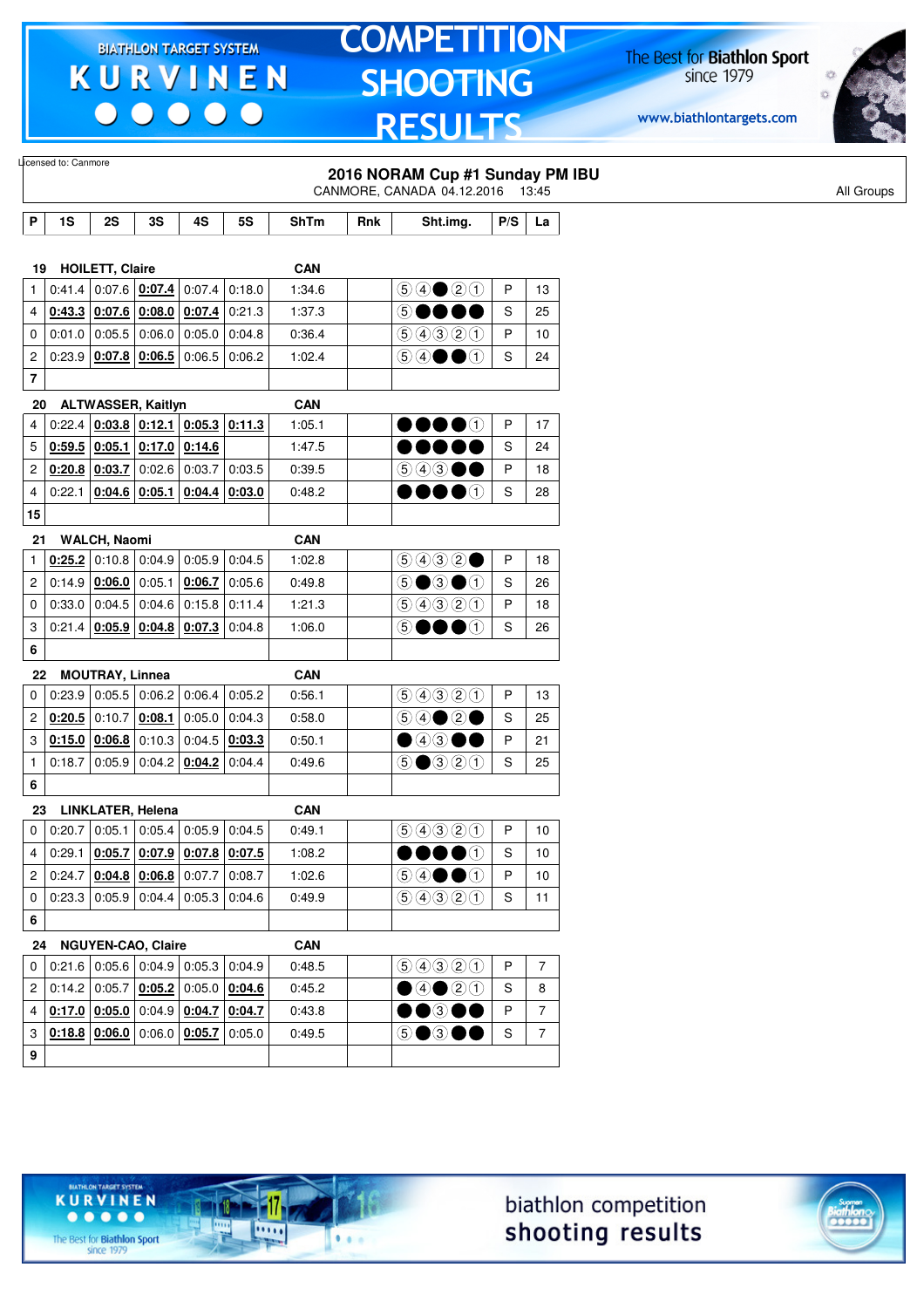$\begin{array}{c|c|c|c|c} \hline \bullet & \bullet & \bullet & \bullet & \bullet \end{array}$ 

# **TOMPETITION** SHOOTING **RESULTS**

The Best for **Biathlon Sport**<br>since 1979

www.biathlontargets.com



|                  |        |                                                     |        |                                              |           |             |     | 2016 NORAM Cup #1 Sunday PM IBU<br>CANMORE, CANADA 04.12.2016 13:45                    |     |                 |
|------------------|--------|-----------------------------------------------------|--------|----------------------------------------------|-----------|-------------|-----|----------------------------------------------------------------------------------------|-----|-----------------|
| P                | 1S     | 2S                                                  | 3S     | 4S                                           | <b>5S</b> | <b>ShTm</b> | Rnk | Sht.img.                                                                               | P/S | La              |
|                  |        |                                                     |        |                                              |           |             |     |                                                                                        |     |                 |
| 25               |        | <b>BLEAKLEY, Skye</b>                               |        |                                              |           | <b>USA</b>  |     |                                                                                        |     |                 |
| $\mathbf{1}$     |        |                                                     |        | $0.23.5 \mid 0.04.0 \mid 0.04.7 \mid 0.03.4$ | 0:03.4    | 0:47.6      |     | $0$ $0$ $0$ $0$ $0$                                                                    | P   | 15              |
| 4                |        | $0:21.1$ 0:03.6 0:04.3 0:05.4                       |        |                                              | 0:05.4    | 0:47.3      |     | $\bullet$ (5)                                                                          | S   | 15              |
| 3                |        | 0:25.7 0:03.8                                       | 0:08.9 | 0:03.9                                       | 0:06.1    | 0:53.7      |     | $\mathbf{0} \bullet \mathbf{0}$                                                        | P   | 14              |
| $\boldsymbol{2}$ |        | 0:21.6 0:03.8                                       | 0:06.0 | 0:03.6                                       | 0:03.4    | 0:46.7      |     | $\Theta$ $\Theta$ $\Theta$                                                             | S   | 14              |
| 10               |        |                                                     |        |                                              |           |             |     |                                                                                        |     |                 |
| 26               |        | HARROP, Kate                                        |        |                                              |           | <b>CAN</b>  |     |                                                                                        |     |                 |
| $\overline{c}$   |        |                                                     |        | $0:28.3$ $0:05.8$ $0:05.9$ 0:07.9 0:05.4     |           | 1:01.8      |     | $\bigcirc$ $\bigcirc$ $\bigcirc$ $\bigcirc$                                            | P   | 11              |
| $\mathbf 0$      | 0:27.1 | 0:06.2                                              | 0:05.8 | 0:04.9                                       | 0:04.6    | 1:03.3      |     | 99900                                                                                  | S   | 11              |
| $\overline{c}$   | 0:33.2 | 0:05.8                                              | 0:06.0 | 0:05.5                                       | 0:05.4    | 1:06.2      |     | $\bullet$ ③②①                                                                          | P   | 11              |
| 3                |        |                                                     |        | $0.27.3   0.05.9   0.05.9   0.07.2   0.08.9$ |           | 1:01.5      |     | 00020                                                                                  | S   | 11              |
| $\overline{7}$   |        |                                                     |        |                                              |           |             |     |                                                                                        |     |                 |
| 27               |        | <b>GROENEVELD, Ana</b>                              |        |                                              |           | <b>CAN</b>  |     |                                                                                        |     |                 |
| 3                | 0:26.1 |                                                     |        | $0:15.8$ 0:06.0 0:05.4 0:05.0                |           | 1:09.4      |     | $\bullet$ 2005                                                                         | P   | 12              |
| $\mathbf{1}$     | 0:33.4 |                                                     |        | 0.05.6   0.05.3   0.05.4                     | 0:05.2    | 1:00.0      |     | $023 \bullet 5$                                                                        | S   | 12              |
| $\overline{c}$   | 0:25.0 | 0:06.7                                              | 0:07.6 | 0:06.8                                       | 0.06.0    | 0:58.7      |     | $\bullet$ 2 $\bullet$ 45                                                               | P   | 12              |
| 3                | 0:31.2 | 0:07.1                                              | 0:06.1 | 0:06.5                                       | 0:05.7    | 1:11.2      |     | $\textcircled{\textcircled{\char'13em}\hspace{13em}}\mathbf{O}$                        | S   | 13              |
| 9                |        |                                                     |        |                                              |           |             |     |                                                                                        |     |                 |
| 28               |        | <b>GILLILAND, Sage</b>                              |        |                                              |           | <b>CAN</b>  |     |                                                                                        |     |                 |
| $\overline{c}$   |        |                                                     |        | $0.30.5   0.06.7   0.08.5   0.08.5   0.08.6$ |           | 1:10.1      |     | $\circledcirc \bullet \circledcirc \bullet \circledcirc$                               | P   | $\overline{7}$  |
| 3                |        | $0:35.0$ 0:08.5 0:08.1                              |        | $0:07.8$ 0:10.6                              |           | 1:17.2      |     | ••32•                                                                                  | S   | $\overline{7}$  |
| $\overline{2}$   | 0:30.0 | 0:08.5                                              | 0:09.0 | 0:06.8                                       | 0:07.5    | 1:08.6      |     | $\bullet$ 432 $\bullet$                                                                | P   | $\overline{7}$  |
| 1                |        | $0:31.2$ 0:07.5 0:07.2                              |        | 0:07.4                                       | 0:08.5    | 1:10.8      |     | $\bigcirc \bigcirc \bigcirc \bigcirc \bigcirc \bigcirc \bigcirc$                       | S   | 8               |
| 8                |        |                                                     |        |                                              |           |             |     |                                                                                        |     |                 |
|                  |        |                                                     |        |                                              |           | <b>USA</b>  |     |                                                                                        |     |                 |
| 29<br>0          |        | LOVE, Sabine                                        |        |                                              |           |             |     |                                                                                        |     |                 |
|                  |        |                                                     |        |                                              |           |             |     |                                                                                        |     |                 |
| 30               |        | JENSEN, Anika                                       |        |                                              |           | <b>CAN</b>  |     |                                                                                        | P   |                 |
| 2 <sup>1</sup>   |        |                                                     |        | $0.58.3$ $0.36.6$ $0.21.8$ $0.13.3$ $0.08.1$ |           | 2:33.1      |     | $\odot$ $\odot$ $\odot$                                                                |     | 14              |
| $\mathbf{1}$     |        | 1:00.6 $\vert$ 0:17.8 $\vert$ 0:09.2 $\vert$ 0:06.5 |        |                                              | 0:05.2    | 1:47.3      |     | $\bigcirc$ $\bigcirc$ $\bigcirc$ $\bigcirc$                                            | S   | 12              |
| $\overline{c}$   |        | 1:00.8 $\vert$ 0:12.4 $\vert$ 0:23.1                |        | 0:09.8                                       |           | 1:54.8      |     | $\textcircled{\scriptsize{4}}\textcircled{\scriptsize{9}}\textcircled{\scriptsize{1}}$ | P   | 12              |
| $\mathbf{2}$     |        |                                                     |        | $0.47.6$ $0.16.6$ 0.07.4 0.06.5 0.10.1       |           | 1:35.2      |     | $\circledcirc$ $\bullet$ $\circledcirc$                                                | S   | 12 <sup>°</sup> |
| $\bf 7$          |        |                                                     |        |                                              |           |             |     |                                                                                        |     |                 |
| 31               |        | <b>BURKE, Danika</b>                                |        |                                              |           | <b>CAN</b>  |     |                                                                                        |     |                 |
| 3                |        | 1:22.9 0:10.3 0:11.3 0:04.4                         |        |                                              | 0:06.1    | 2:02.9      |     | $\circledcirc \bullet \circledcirc \bullet \bullet$                                    | P   | 9               |
| 5                |        | $0.44.0$ 0.06.9                                     |        |                                              |           | 2:04.9      |     |                                                                                        | S   | 9               |
| $\overline{4}$   |        | $0.20.7$ 0.07.9 0.07.9 0.07.4                       |        |                                              | 0:08.3    | 1:02.1      |     | 60000                                                                                  | P   | 9               |
| 3                |        |                                                     |        | $0.14.9$ 0.06.9 0.06.5 0.06.2 0.06.8         |           | 0:53.1      |     | $\bullet$ 320                                                                          | S   | 10 <sup>°</sup> |
| $15\,$           |        |                                                     |        |                                              |           |             |     |                                                                                        |     |                 |

biathlon competition shooting results



The Best for **Biathlon Sport**<br>since 1979

TARGET SYSTEM

17

.....

 $1.1.1$ 

**KURVINEN**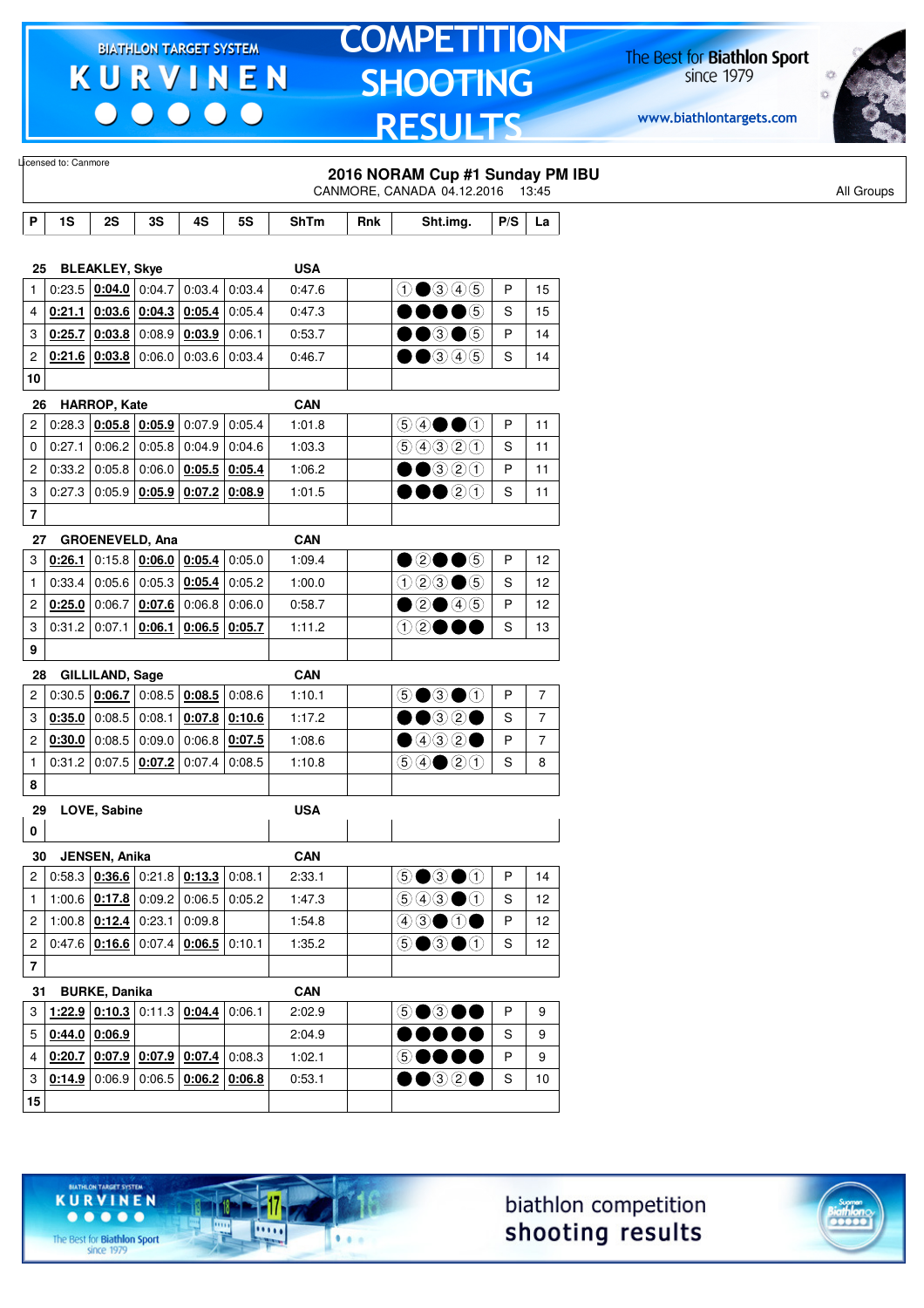$\begin{array}{c|c|c|c|c} \hline \bullet & \bullet & \bullet & \bullet & \bullet \end{array}$ 

# **TOMPETITION SHOOTING RESULTS**

The Best for **Biathlon Sport**<br>since 1979

www.biathlontargets.com



|              | Licensed to: Canmore |                                                                     |                        |                 |                 |                      |     | 2016 NORAM Cup #1 Sunday PM IBU<br>CANMORE, CANADA 04.12.2016                                      |             | 13:45          |
|--------------|----------------------|---------------------------------------------------------------------|------------------------|-----------------|-----------------|----------------------|-----|----------------------------------------------------------------------------------------------------|-------------|----------------|
|              |                      |                                                                     |                        |                 |                 |                      |     |                                                                                                    |             |                |
| P            | 1S                   | 2S                                                                  | 3S                     | 4S              | <b>5S</b>       | <b>ShTm</b>          | Rnk | Sht.img.                                                                                           | P/S         | La             |
|              | 32                   | THOROGOOD, Keelyn                                                   |                        |                 |                 | <b>CAN</b>           |     |                                                                                                    |             |                |
| 1            |                      | $0.17.8$ $0.05.0$ 0.05.2 0.05.2                                     |                        |                 | 0:03.8          | 0:54.8               |     | $\bigcirc$ $\bigcirc$ $\bigcirc$ $\bigcirc$                                                        | P           | 10             |
| 2            |                      | $0.14.8$ 0:08.6 $0.03.5$ 0:07.3                                     |                        |                 | 0:03.0          | 0:43.1               |     |                                                                                                    | $\mathbb S$ | 10             |
| 1            |                      | 0.18.6   0.14.1   0.05.0   0.04.3                                   |                        |                 | 0:02.5          | 0:54.4               |     | $\bigcirc$ $\bigcirc$ $\bigcirc$ $\bigcirc$                                                        | P           | 11             |
| 4            |                      |                                                                     |                        |                 |                 |                      |     |                                                                                                    |             |                |
|              | 33                   | <b>PARADIS, Desiree</b>                                             |                        |                 |                 | <b>CAN</b>           |     |                                                                                                    |             |                |
| 3            | 1:05.9               |                                                                     | $0.07.4$ 0.08.3 0.06.4 |                 | 0:08.4          | 1:45.2               |     | $\bullet\textcolor{red}{\bullet\circledcirc}\textcolor{red}{\circledcirc}\textcolor{red}{\bullet}$ | P           | $\overline{7}$ |
| 0            |                      | $0.29.0$ 0.09.3 0.08.0 0.06.9                                       |                        |                 | 0:11.5          | 1:10.9               |     | 9990                                                                                               | S           | $\overline{7}$ |
| 1            |                      | 0.26.6   0.08.0   0.07.3                                            |                        | 0:06.7          | 0:07.5          | 1:03.0               |     | $\bigcirc \bigcirc \bigcirc \bigcirc \bigcirc \bigcirc \bigcirc$                                   | P           | 6              |
| 4            |                      |                                                                     |                        |                 |                 |                      |     |                                                                                                    |             |                |
|              | 34                   | CHLEPKOVA, Ema                                                      |                        |                 |                 | <b>CAN</b>           |     |                                                                                                    |             |                |
| 3            |                      | $0.18.2$ 0.15.9 0.06.4 0.07.0                                       |                        |                 | 0:16.0          | 1:08.8               |     | 50200                                                                                              | P           | 6              |
| 2            | 0:15.1               | 0:06.9                                                              |                        | $0.06.0$ 0:06.0 | 0:06.8          | 0:44.7               |     | $5\bullet 32\bullet$                                                                               | S           | 6              |
| 2            |                      | $0.28.0$ $0.05.5$ 0.05.5 0.05.5                                     |                        |                 | 0:12.5          | 1:01.2               |     | $\circledcirc$ 4 $\circledcirc$ $\bullet$                                                          | P           | 5              |
| 7            |                      |                                                                     |                        |                 |                 |                      |     |                                                                                                    |             |                |
|              | 35                   | KLOTZ, Aria                                                         |                        |                 |                 | <b>CAN</b>           |     |                                                                                                    |             |                |
| 5            |                      | $0.40.4$ 0.07.0 0.09.1                                              |                        | 0:09.3          |                 | 1:13.1               |     | $\bullet\bullet\bullet\bullet\bullet$                                                              | P           | 5              |
| 3            |                      | $0:28.1$ 0:06.7                                                     |                        | $0:09.3$ 0:06.4 | 0.04.3          | 1:01.0               |     | 5●3●●                                                                                              | S           | 8              |
| 3            |                      | $0.28.7$ 0.06.1 0.07.5                                              |                        | 0:09.1          | 0:07.2          | 1:05.3               |     | 64●●●                                                                                              | P           | $\overline{7}$ |
| 11           |                      |                                                                     |                        |                 |                 |                      |     |                                                                                                    |             |                |
|              | 36                   | HULSHOF, Alexandra                                                  |                        |                 |                 | <b>CAN</b>           |     |                                                                                                    |             |                |
| 4            |                      | $0.37.0$ 0.10.2 0.08.2 0.11.1 0.05.7                                |                        |                 |                 | 1:22.9               |     | $\bullet$ 4000                                                                                     | P           | 4              |
| 2            | 0:27.1               | 0:06.9                                                              |                        | $0:06.3$ 0:05.9 | 0:07.2          | 0:59.5               |     | $\bullet\bullet$ 320                                                                               | S           | 6              |
| 0            |                      | $0.22.7$ 0.07.4 0.09.4 0.06.6 0.05.9                                |                        |                 |                 | 1:00.6               |     | 99900                                                                                              | P           | 6              |
| 6            |                      |                                                                     |                        |                 |                 |                      |     |                                                                                                    |             |                |
|              |                      |                                                                     |                        |                 |                 |                      |     |                                                                                                    |             |                |
|              | 37                   | <b>NEANDER, Clara</b><br>0.36.2   0.09.4   0.09.3   0.09.1          |                        |                 | 0:08.9          | <b>CAN</b><br>1:22.5 |     | $\bigcirc$ $\bigcirc$ $\bigcirc$ $\bigcirc$ $\bigcirc$                                             | P           |                |
| $\mathbf{1}$ |                      |                                                                     |                        |                 |                 |                      |     | 9932                                                                                               |             | 6              |
| $\mathbf{1}$ |                      | <b>0:33.7</b> 0:11.2 0:11.8 0:10.4<br>$0.34.8$ 0.10.2 0.09.0 0.11.1 |                        |                 | 0:08.6          | 1:30.1               |     |                                                                                                    | S           | 7              |
| 0            |                      |                                                                     |                        |                 | 0:08.1          | 1:21.3               |     | 9990                                                                                               | P           | 5              |
| 2            |                      |                                                                     |                        |                 |                 |                      |     |                                                                                                    |             |                |
|              |                      | 38 ALGRA, Sophia                                                    |                        |                 |                 | CAN                  |     |                                                                                                    |             |                |
|              |                      | $0$   0:35.1   0:08.1   0:05.6   0:07.0   0:06.6                    |                        |                 |                 | 1:14.1               |     | 02345                                                                                              | P           | 20             |
| $\mathbf{1}$ |                      | $0:31.8$ 0:11.1 0:06.3 0:06.6 0:08.0                                |                        |                 |                 | 1:15.3               |     | 0234                                                                                               | S           | 20             |
| 1            |                      | $0.31.6$ 0:09.9 0:29.1                                              |                        |                 | $0:08.3$ 0:08.5 | 1:41.6               |     | $\n  2900\n$                                                                                       | P           | 20             |
| $\mathbf 2$  |                      |                                                                     |                        |                 |                 |                      |     |                                                                                                    |             |                |
|              | 39                   | PERRY, Anna                                                         |                        |                 |                 | CAN                  |     |                                                                                                    |             |                |
| $\mathbf 0$  |                      |                                                                     |                        |                 |                 |                      |     |                                                                                                    |             |                |





The Best for **Biathlon Sport**<br>since 1979

TARGET SYSTEM

-17

 $\overline{\cdots}$ 

 $1.1.1$ 

**KURVINEN**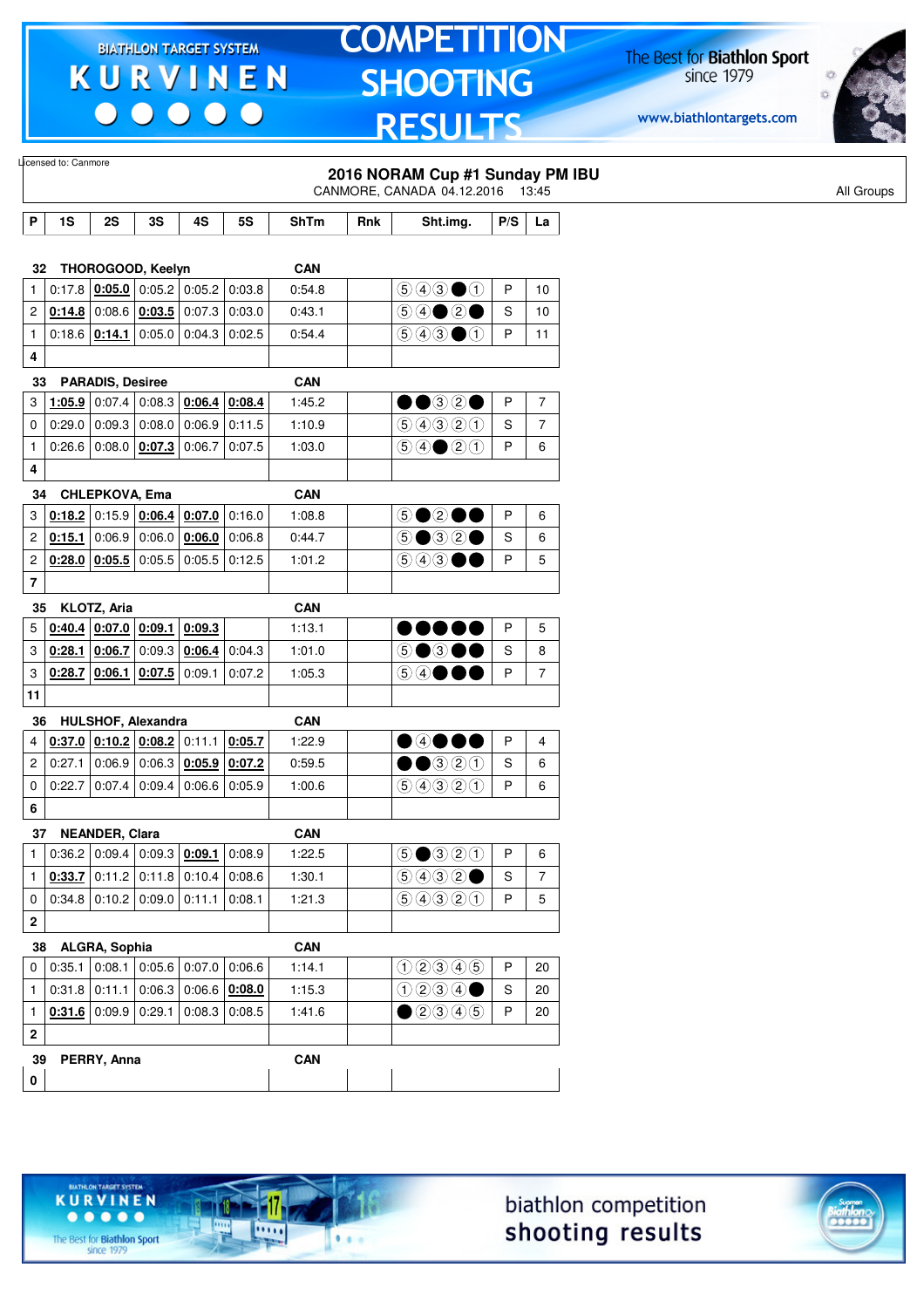$\begin{array}{c|c|c|c|c} \hline \bullet & \bullet & \bullet & \bullet & \bullet \end{array}$ 

# **TOMPETITION SHOOTING RESULTS**

The Best for **Biathlon Sport**<br>since 1979

www.biathlontargets.com



|                           | Licensed to: Canmore                      |                        |                          |                                              |           |             |     | 2016 NORAM Cup #1 Sunday PM IBU                          |     |                |            |
|---------------------------|-------------------------------------------|------------------------|--------------------------|----------------------------------------------|-----------|-------------|-----|----------------------------------------------------------|-----|----------------|------------|
|                           |                                           |                        |                          |                                              |           |             |     | CANMORE, CANADA 04.12.2016 13:45                         |     |                | All Groups |
| $\boldsymbol{\mathsf{P}}$ | 1S                                        | 2S                     | 3S                       | 4S                                           | <b>5S</b> | <b>ShTm</b> | Rnk | Sht.img.                                                 | P/S | La             |            |
|                           |                                           |                        |                          |                                              |           |             |     |                                                          |     |                |            |
| 40                        |                                           | <b>MOORES, Holly</b>   |                          |                                              |           | <b>CAN</b>  |     |                                                          |     |                |            |
| 2                         | 1:16.7                                    |                        |                          | $0.07.0$ 0.05.6 0.06.7                       | 0:05.3    | 1:49.5      |     | $\bigcirc$ 432 $\bigcirc$                                | P   | 5              |            |
| 4                         |                                           |                        |                          | $0.29.0$ 0:06.7 0:06.8 0:07.7                | 0:07.3    | 1:06.5      |     | 00020                                                    | S   | $\overline{4}$ |            |
| 2                         |                                           |                        |                          | $0.22.8$ 0.06.5 0.07.0 0.07.0                | 0:06.4    | 1:03.1      |     | $\circledcirc$ $\circledcirc$ $\circ$                    | P   | 4              |            |
| 8                         |                                           |                        |                          |                                              |           |             |     |                                                          |     |                |            |
| 41                        |                                           | <b>JENSEN, Liv</b>     |                          |                                              |           | <b>CAN</b>  |     |                                                          |     |                |            |
| $\mathbf{1}$              |                                           |                        |                          | $0.24.6$ $0.22.8$ 0.16.3 0.13.0              | 0:12.4    | 1:38.4      |     | $\bigcirc$ $\bigcirc$ $\bigcirc$ $\bigcirc$              | P   | 12             |            |
| $\mathbf{1}$              |                                           |                        |                          | $0.32.3$ 0.23.3 0.09.5 0.08.2                | 0:06.7    | 1:35.2      |     | (50000)                                                  | S   | 12             |            |
| $\mathbf{1}$              |                                           |                        | $0.43.5$ 0:12.5 0:10.7   | 0:13.9                                       | 0:10.5    | 1:38.9      |     | 9992                                                     | P   | 12             |            |
| 3                         |                                           |                        |                          |                                              |           |             |     |                                                          |     |                |            |
|                           | 42                                        | PAUL, Skye             |                          |                                              |           | <b>CAN</b>  |     |                                                          |     |                |            |
| 4                         |                                           |                        |                          | $1:48.8$ 0:07.0 0:15.8 0:17.3                | 0:09.6    | 2:54.3      |     | $\bullet\bullet\bullet\circ\bullet$                      | P   | 9              |            |
| 5                         |                                           |                        |                          | $0.27.8$ $0.10.2$ $0.10.9$ $0.17.1$          | 0:07.7    | 1:23.9      |     | DOOOC                                                    | S   | 10             |            |
| 3                         |                                           |                        | $0.29.2$ 0:10.3 0:09.7   | 0:08.6                                       | 0:10.3    | 1:23.8      |     | 23●●●                                                    | P   | 10             |            |
| 12                        |                                           |                        |                          |                                              |           |             |     |                                                          |     |                |            |
| 43                        |                                           | <b>KLAFKI, Anya</b>    |                          |                                              |           | <b>CAN</b>  |     |                                                          |     |                |            |
| 2                         |                                           |                        | $0:47.0$ 0:22.0 0:05.7   | 0:05.9                                       | 0:04.8    | 1:33.6      |     | $\bullet\bullet$ 320                                     | P   | 5              |            |
| $\overline{c}$            |                                           |                        | $0:37.3$ $0:05.6$ 0:04.4 | 0:09.5                                       | 0:07.7    | 1:11.9      |     | $\circledcircledast \bullet \bullet \circledast$         | S   | 5              |            |
| $\mathbf{1}$              |                                           | $0:47.6$ 0:06.1 0:05.1 |                          | 0:04.0                                       | 0:03.6    | 1:13.7      |     | $\bigcirc$ 4320                                          | P   | 6              |            |
| 5                         |                                           |                        |                          |                                              |           |             |     |                                                          |     |                |            |
| 44                        |                                           | <b>THAIN, Allyson</b>  |                          |                                              |           | <b>CAN</b>  |     |                                                          |     |                |            |
| 5                         |                                           |                        |                          | $0.47.9$ 0.12.8 0.11.7 0.13.6                | 0:09.8    | 1:45.9      |     |                                                          | P   | 14             |            |
| 5                         |                                           |                        | $0:24.6$ 0:06.5 0:06.7   | 0:07.0                                       | 0:04.0    | 0:56.5      |     |                                                          | S   | 14             |            |
| 5                         |                                           |                        |                          | $0.33.0$ $0.10.5$ $0.04.3$ $0.05.0$ $0.04.8$ |           | 1:09.0      |     | D 0 0 0 4                                                | P   | 14             |            |
| 15                        |                                           |                        |                          |                                              |           |             |     |                                                          |     |                |            |
|                           | 45 LEVASSEUR, Paige                       |                        |                          |                                              |           | <b>CAN</b>  |     |                                                          |     |                |            |
| 0                         |                                           |                        | $0.04.1$ 0.05.4 0.04.7   |                                              |           | 0:23.0      |     | $\textcircled{\scriptsize{3}\,20\,00}$                   | P   | 18             |            |
| 0                         |                                           |                        |                          | $0.11.9$ 0.04.1 0.03.8 0.04.3 0.05.4         |           | 0:39.4      |     | 9990                                                     | S   | 18             |            |
| 0                         |                                           |                        |                          | $0.12.6$ 0.04.9 0.04.8 0.05.0                | 0:04.2    | 0:37.0      |     | 9990                                                     | P   | 18             |            |
| 0                         |                                           |                        |                          |                                              |           |             |     |                                                          |     |                |            |
| 46                        |                                           |                        | <b>BREWSTER, Cassidy</b> |                                              |           | <b>CAN</b>  |     |                                                          |     |                |            |
|                           | $2   0.20.6   0.04.9   0.08.3   0.05.3  $ |                        |                          |                                              | 0:04.2    | 0:52.1      |     | $\bullet$ 432 $\bullet$                                  | P   | 19             |            |
| 0                         |                                           |                        |                          | 0.21.6   0.05.9   0.04.6   0.06.2            | 0:06.4    | 2:28.5      |     | 9990                                                     | S   | 19             |            |
| 2                         |                                           |                        |                          | $0:23.6$   0:04.5   0:05.3   0:05.4          | 0:08.5    | 0:56.7      |     | $\circledcirc \bullet \circledcirc \bullet \circledcirc$ | P   | 19             |            |
| 4                         |                                           |                        |                          |                                              |           |             |     |                                                          |     |                |            |
|                           |                                           |                        |                          |                                              |           |             |     |                                                          |     |                |            |





The Best for **Biathlon Sport**<br>since 1979

TARGET SYSTEM

17

11111

 $1.1.1$ 

**KURVINEN**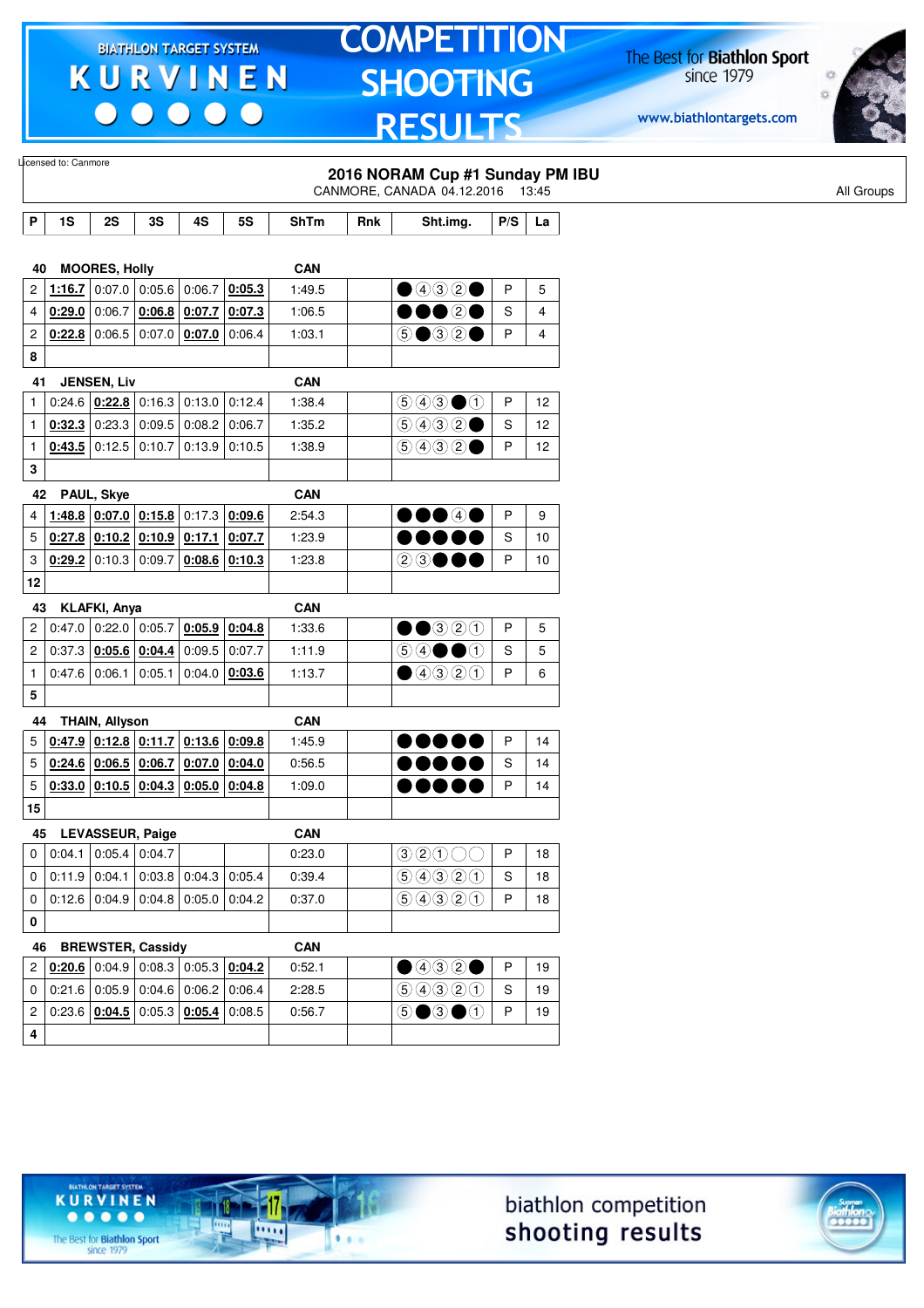$\begin{array}{c|c|c|c|c} \hline \bullet & \bullet & \bullet & \bullet & \bullet \end{array}$ 

# **TOMPETITION SHOOTING RESULTS**

The Best for **Biathlon Sport**<br>since 1979

www.biathlontargets.com



|                      | Licensed to: Canmore    |                                                                                                     |                 |                                 |                 |             |     |                                                                                    |     |              |
|----------------------|-------------------------|-----------------------------------------------------------------------------------------------------|-----------------|---------------------------------|-----------------|-------------|-----|------------------------------------------------------------------------------------|-----|--------------|
|                      |                         |                                                                                                     |                 |                                 |                 |             |     | 2016 NORAM Cup #1 Sunday PM IBU<br>CANMORE, CANADA 04.12.2016 13:45                |     |              |
| P                    | 1S                      | 2S                                                                                                  | 3S              | 4S                              | <b>5S</b>       | <b>ShTm</b> | Rnk | Sht.img.                                                                           | P/S | La           |
|                      |                         |                                                                                                     |                 |                                 |                 |             |     |                                                                                    |     |              |
| 47                   |                         | <b>MACCULLOCH, Lynette</b>                                                                          |                 |                                 |                 | <b>CAN</b>  |     |                                                                                    |     |              |
| $\mathbf{1}$         | 0:46.9                  |                                                                                                     |                 | $0.08.8$ 0.07.2 0.07.2          | 0.08.6          | 1:23.0      |     | 9932                                                                               | P   | 5            |
| 4                    |                         | $0.52.8$ $0.05.4$ $0.04.7$ $0.08.2$                                                                 |                 |                                 |                 | 1:20.3      |     | $\bullet$                                                                          | S   | 23           |
| $\overline{c}$       | 0:42.3                  |                                                                                                     |                 | $0:11.8$ $0:08.8$ $0:16.3$      | 0:08.0          | 1:38.1      |     | $\circledcirc \bullet \bullet \circledcirc \circledcirc$                           | P   | 8            |
| 4                    |                         | $0.34.4$ 0.05.4 0.07.7 0.07.4 0.10.5                                                                |                 |                                 |                 | 1:17.6      |     | $\bullet$ 4 $\bullet$ 6 (                                                          | S   | 23           |
| 11                   |                         |                                                                                                     |                 |                                 |                 |             |     |                                                                                    |     |              |
| 48                   |                         | GIER, Petra                                                                                         |                 |                                 |                 | <b>CAN</b>  |     |                                                                                    |     |              |
| 0                    | 0:38.8                  |                                                                                                     |                 | $0:12.3$ 0:13.0 0:10.4 0:08.9   |                 | 1:34.0      |     | $(1)$ $(2)$ $(3)$ $(4)$ $(5)$                                                      | P   | 21           |
| 3                    | 0:40.2                  | 0:10.0                                                                                              |                 | $0:23.4$ 0:10.0 0:19.5          |                 | 1:51.8      |     | $\bullet$ 2306                                                                     | S   | 26           |
| $\overline{c}$       |                         | $0.46.2$ 0:14.4 0:13.5 0:10.4 0:10.0                                                                |                 |                                 |                 | 1:40.8      |     | $\bullet$ 234 $\bullet$                                                            | P   | 21           |
| 2                    | 0:48.1                  |                                                                                                     |                 | $0.09.7$ $0.11.5$ 0.10.8 0.08.8 |                 | 1:38.2      |     | $\textcircled{\textcircled{\tiny{+}}} \oplus \textcircled{\textcircled{\tiny{+}}}$ | S   | 24           |
| $\overline{7}$       |                         |                                                                                                     |                 |                                 |                 |             |     |                                                                                    |     |              |
| 49                   |                         | <b>LANCASTER, Callie</b>                                                                            |                 |                                 |                 | <b>CAN</b>  |     |                                                                                    |     |              |
| 3                    | 0:35.2                  |                                                                                                     | $0:10.2$ 0:05.1 |                                 | $0:18.0$ 0:17.3 | 1:41.2      |     | $\bullet$ 4 $\bullet$ 2 $\bullet$                                                  | P   | 3            |
| 3                    |                         | $0:21.0$ $0:04.0$ $0:06.3$                                                                          |                 |                                 | $0:14.2$ 0:08.2 | 1:04.0      |     | $\bullet$ $\bullet$ $\bullet$ $\circ$                                              | S   | 25           |
| 0                    | 0:35.3                  | 0:06.6                                                                                              | 0:05.6          | 0:04.3                          | 0:04.6          | 1:04.5      |     | 99900                                                                              | P   | $\mathbf{1}$ |
| $\overline{c}$       |                         | $0.32.4$ $0.03.8$ 0.18.5 0.07.0 0.12.3                                                              |                 |                                 |                 | 1:19.6      |     | $\bullet$ 5430                                                                     | S   | 23           |
| 8                    |                         |                                                                                                     |                 |                                 |                 |             |     |                                                                                    |     |              |
| 50                   |                         | <b>SHEPPARD, SJ</b>                                                                                 |                 |                                 |                 | <b>USA</b>  |     |                                                                                    |     |              |
| $\mathbf{1}$         |                         | $0.41.8$ $0.07.8$ 0.03.9 0.04.6 0.07.2                                                              |                 |                                 |                 | 1:10.7      |     | $\bigcirc$ $\bigcirc$ $\bigcirc$ $\bigcirc$ $\bigcirc$                             | P   | 13           |
| 2                    | 0:44.9                  | 0:09.3                                                                                              | 0:06.2          |                                 | $0:10.2$ 0:08.8 | 1:30.7      |     | $\bullet$ 320                                                                      | S   | 22           |
| 2                    |                         | $0.54.0$ 0.05.5                                                                                     | 0:03.7          |                                 | $0:04.0$ 0:04.2 | 1:21.9      |     | $(1)$ (2) (3)                                                                      | P   | 12           |
| 3                    |                         | $0.50.5   0.06.8   0.07.5   0.07.5   0.08.7$                                                        |                 |                                 |                 | 1:33.3      |     | $\bullet$ 4 $\bullet$ 0                                                            | S   | 22           |
| 8                    |                         |                                                                                                     |                 |                                 |                 |             |     |                                                                                    |     |              |
| 51                   |                         | <b>LONGWORTH, Penny</b>                                                                             |                 |                                 |                 | <b>CAN</b>  |     |                                                                                    |     |              |
| 4                    |                         | $0.26.9$ 0.10.8 0.14.4 0.08.7 0.06.7                                                                |                 |                                 |                 | 1:13.5      |     | ●④●●●                                                                              | P   | 13           |
| $\mathbf{1}$         |                         | $0.26.8$ 0.07.0 $0.06.8$ 0.07.8 0.07.2                                                              |                 |                                 |                 | 1:06.2      |     | $\bigcirc \bigcirc \bigcirc \bigcirc \bigcirc \bigcirc \bullet$                    | S   | 12           |
| $\overline{4}$       |                         | $0.42.9$ 0.06.1 0.05.3 0.11.8 0.12.9                                                                |                 |                                 |                 | 1:28.5      |     | $\bullet\bullet\circ\bullet\bullet$                                                | P   | 22           |
| 9                    |                         |                                                                                                     |                 |                                 |                 |             |     |                                                                                    |     |              |
|                      | 52 HUTCHISON, Jacquelin |                                                                                                     |                 |                                 |                 | <b>CAN</b>  |     |                                                                                    |     |              |
| 4                    |                         | $\left  \frac{0.29.8}{0.05.9} \right  \left  \frac{0.08.1}{0.09.2} \right  0.23.0$                  |                 |                                 |                 | 1:31.0      |     | 50000                                                                              | P   | 12           |
| 3                    |                         | $0.34.3$ $0.06.3$ $0.07.0$ $0.07.4$ $0.04.3$                                                        |                 |                                 |                 | 1:22.1      |     | $\bullet$ 4 $\bullet$ 0                                                            | S   | 24           |
| $\mathbf{2}^{\circ}$ |                         | $0:36.6$   0:10.8   0:09.6   0:09.4   0:08.8                                                        |                 |                                 |                 | 1:22.7      |     | $\bigcirc$ 40                                                                      | S   | 27           |
| 5                    |                         | $\overline{0.30.0}$ $\overline{0.11.2}$ $\overline{0.05.4}$ $\overline{0.05.1}$ $\overline{0.04.4}$ |                 |                                 |                 | 1:03.5      |     |                                                                                    | S   | 14           |
| 3                    |                         | $0.27.6$ 0.04.6 0.04.9 0.04.4 0.03.1                                                                |                 |                                 |                 | 0:52.6      |     | 5 4 ● ● ●                                                                          | P   | 24           |
| 17                   |                         |                                                                                                     |                 |                                 |                 |             |     |                                                                                    |     |              |





The Best for **Biathlon Sport**<br>since 1979

TARGET SYSTEM

-17

 $\overline{\cdots}$ 

 $1.1.1$ 

**KURVINEN**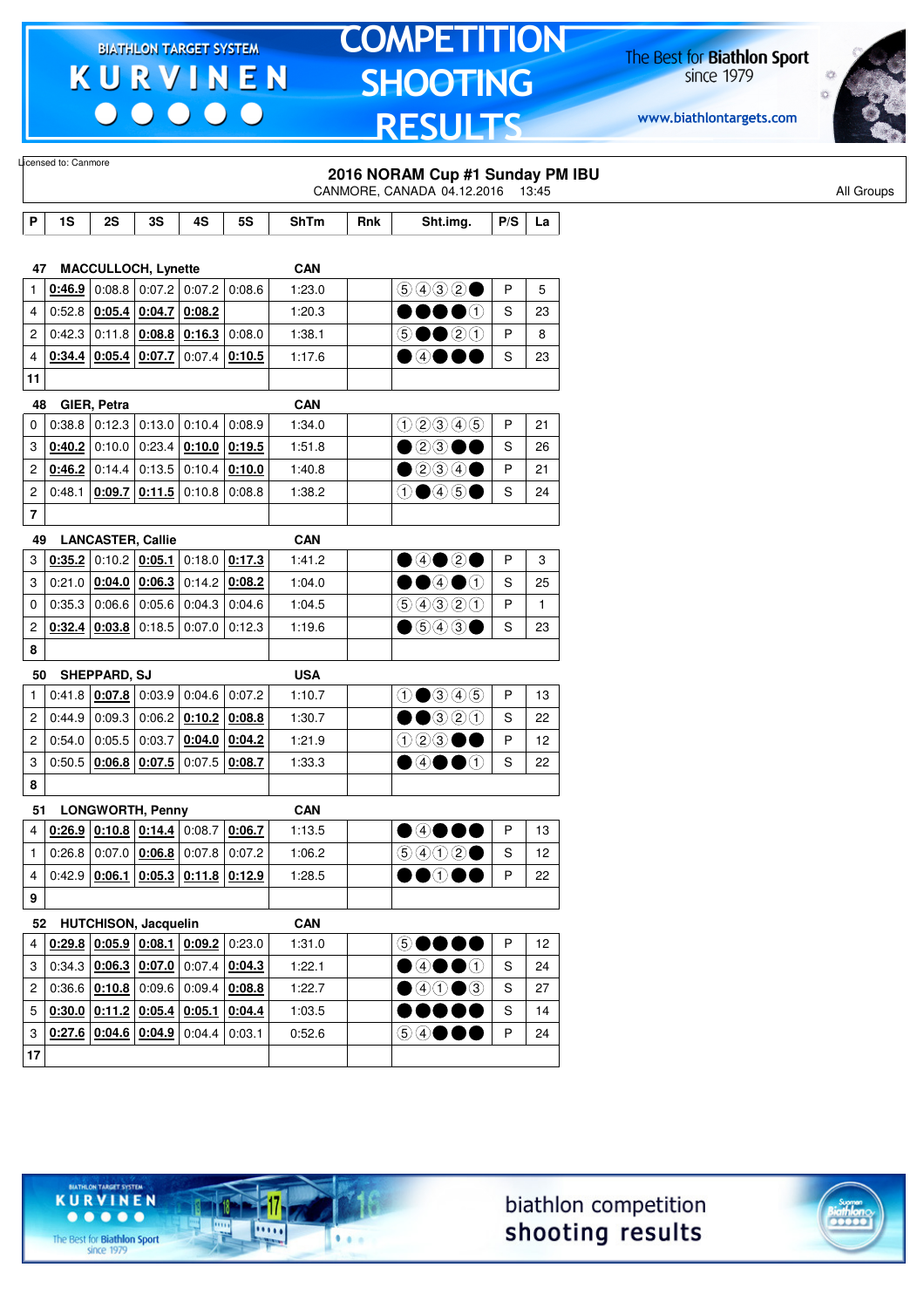$\begin{array}{c|c|c|c|c} \hline \bullet & \bullet & \bullet & \bullet & \bullet \end{array}$ 

# **TOMPETITION SHOOTING RESULTS**

The Best for **Biathlon Sport**<br>since 1979

www.biathlontargets.com



| 1S<br><b>ST-PIERRE, Marie</b><br>53<br>$0.51.3$ 0:11.3 $0.12.0$ 0:21.8 | 2S                            | 3S                                                                                                           |                                                                                                                                                       |                                                                                                                                                                                                                                                     |                                                                                                                                                                                                                                                                                                                                                                                                                                                                                                                                                |                                                                                                                                                                                                                                    | CANMORE, CANADA 04.12.2016                                                                                                                                                                                                                                                                                                                                                                                                         |                                                                                                                                                                                                                                                                                                                                                                                                                                                                      |                                                                              |
|------------------------------------------------------------------------|-------------------------------|--------------------------------------------------------------------------------------------------------------|-------------------------------------------------------------------------------------------------------------------------------------------------------|-----------------------------------------------------------------------------------------------------------------------------------------------------------------------------------------------------------------------------------------------------|------------------------------------------------------------------------------------------------------------------------------------------------------------------------------------------------------------------------------------------------------------------------------------------------------------------------------------------------------------------------------------------------------------------------------------------------------------------------------------------------------------------------------------------------|------------------------------------------------------------------------------------------------------------------------------------------------------------------------------------------------------------------------------------|------------------------------------------------------------------------------------------------------------------------------------------------------------------------------------------------------------------------------------------------------------------------------------------------------------------------------------------------------------------------------------------------------------------------------------|----------------------------------------------------------------------------------------------------------------------------------------------------------------------------------------------------------------------------------------------------------------------------------------------------------------------------------------------------------------------------------------------------------------------------------------------------------------------|------------------------------------------------------------------------------|
|                                                                        |                               |                                                                                                              |                                                                                                                                                       |                                                                                                                                                                                                                                                     |                                                                                                                                                                                                                                                                                                                                                                                                                                                                                                                                                |                                                                                                                                                                                                                                    |                                                                                                                                                                                                                                                                                                                                                                                                                                    |                                                                                                                                                                                                                                                                                                                                                                                                                                                                      | 13:45                                                                        |
|                                                                        |                               |                                                                                                              | 4S                                                                                                                                                    | <b>5S</b>                                                                                                                                                                                                                                           | <b>ShTm</b>                                                                                                                                                                                                                                                                                                                                                                                                                                                                                                                                    | Rnk                                                                                                                                                                                                                                | Sht.img.                                                                                                                                                                                                                                                                                                                                                                                                                           | P/S                                                                                                                                                                                                                                                                                                                                                                                                                                                                  | La                                                                           |
|                                                                        |                               |                                                                                                              |                                                                                                                                                       |                                                                                                                                                                                                                                                     | <b>CAN</b>                                                                                                                                                                                                                                                                                                                                                                                                                                                                                                                                     |                                                                                                                                                                                                                                    |                                                                                                                                                                                                                                                                                                                                                                                                                                    |                                                                                                                                                                                                                                                                                                                                                                                                                                                                      |                                                                              |
|                                                                        |                               |                                                                                                              |                                                                                                                                                       | 0:12.4                                                                                                                                                                                                                                              | 1:57.6                                                                                                                                                                                                                                                                                                                                                                                                                                                                                                                                         |                                                                                                                                                                                                                                    | $02 \bullet 6$                                                                                                                                                                                                                                                                                                                                                                                                                     | P                                                                                                                                                                                                                                                                                                                                                                                                                                                                    | 21                                                                           |
|                                                                        | $0.42.0$ 0:16.2 0:07.5 0:09.4 |                                                                                                              |                                                                                                                                                       | 0:18.2                                                                                                                                                                                                                                              | 1:41.5                                                                                                                                                                                                                                                                                                                                                                                                                                                                                                                                         |                                                                                                                                                                                                                                    | (5)(4)(3)(2)                                                                                                                                                                                                                                                                                                                                                                                                                       | S                                                                                                                                                                                                                                                                                                                                                                                                                                                                    | 22                                                                           |
|                                                                        | $0.47.9$ 0.13.6 0.14.0 0.13.7 |                                                                                                              |                                                                                                                                                       | 0:21.7                                                                                                                                                                                                                                              | 1:56.1                                                                                                                                                                                                                                                                                                                                                                                                                                                                                                                                         |                                                                                                                                                                                                                                    | $\bullet\bullet\bullet$ 45                                                                                                                                                                                                                                                                                                                                                                                                         | P                                                                                                                                                                                                                                                                                                                                                                                                                                                                    | 21                                                                           |
|                                                                        |                               |                                                                                                              | $0.44.3$ 0:12.5 0:11.4 0:10.2 0:08.0                                                                                                                  |                                                                                                                                                                                                                                                     | 1:34.2                                                                                                                                                                                                                                                                                                                                                                                                                                                                                                                                         |                                                                                                                                                                                                                                    | $\bullet\bullet$ 32 $\bullet$                                                                                                                                                                                                                                                                                                                                                                                                      | S                                                                                                                                                                                                                                                                                                                                                                                                                                                                    | 22                                                                           |
|                                                                        |                               |                                                                                                              |                                                                                                                                                       |                                                                                                                                                                                                                                                     |                                                                                                                                                                                                                                                                                                                                                                                                                                                                                                                                                |                                                                                                                                                                                                                                    |                                                                                                                                                                                                                                                                                                                                                                                                                                    |                                                                                                                                                                                                                                                                                                                                                                                                                                                                      |                                                                              |
|                                                                        |                               |                                                                                                              |                                                                                                                                                       |                                                                                                                                                                                                                                                     |                                                                                                                                                                                                                                                                                                                                                                                                                                                                                                                                                |                                                                                                                                                                                                                                    |                                                                                                                                                                                                                                                                                                                                                                                                                                    |                                                                                                                                                                                                                                                                                                                                                                                                                                                                      |                                                                              |
|                                                                        |                               |                                                                                                              |                                                                                                                                                       |                                                                                                                                                                                                                                                     |                                                                                                                                                                                                                                                                                                                                                                                                                                                                                                                                                |                                                                                                                                                                                                                                    |                                                                                                                                                                                                                                                                                                                                                                                                                                    |                                                                                                                                                                                                                                                                                                                                                                                                                                                                      | 8                                                                            |
|                                                                        |                               |                                                                                                              |                                                                                                                                                       |                                                                                                                                                                                                                                                     |                                                                                                                                                                                                                                                                                                                                                                                                                                                                                                                                                |                                                                                                                                                                                                                                    |                                                                                                                                                                                                                                                                                                                                                                                                                                    |                                                                                                                                                                                                                                                                                                                                                                                                                                                                      | 22                                                                           |
|                                                                        |                               |                                                                                                              |                                                                                                                                                       |                                                                                                                                                                                                                                                     |                                                                                                                                                                                                                                                                                                                                                                                                                                                                                                                                                |                                                                                                                                                                                                                                    |                                                                                                                                                                                                                                                                                                                                                                                                                                    |                                                                                                                                                                                                                                                                                                                                                                                                                                                                      | 6                                                                            |
|                                                                        |                               |                                                                                                              |                                                                                                                                                       |                                                                                                                                                                                                                                                     |                                                                                                                                                                                                                                                                                                                                                                                                                                                                                                                                                |                                                                                                                                                                                                                                    |                                                                                                                                                                                                                                                                                                                                                                                                                                    |                                                                                                                                                                                                                                                                                                                                                                                                                                                                      | 25                                                                           |
|                                                                        |                               |                                                                                                              |                                                                                                                                                       |                                                                                                                                                                                                                                                     |                                                                                                                                                                                                                                                                                                                                                                                                                                                                                                                                                |                                                                                                                                                                                                                                    |                                                                                                                                                                                                                                                                                                                                                                                                                                    |                                                                                                                                                                                                                                                                                                                                                                                                                                                                      |                                                                              |
|                                                                        |                               |                                                                                                              |                                                                                                                                                       |                                                                                                                                                                                                                                                     |                                                                                                                                                                                                                                                                                                                                                                                                                                                                                                                                                |                                                                                                                                                                                                                                    |                                                                                                                                                                                                                                                                                                                                                                                                                                    |                                                                                                                                                                                                                                                                                                                                                                                                                                                                      |                                                                              |
|                                                                        |                               |                                                                                                              |                                                                                                                                                       |                                                                                                                                                                                                                                                     |                                                                                                                                                                                                                                                                                                                                                                                                                                                                                                                                                |                                                                                                                                                                                                                                    |                                                                                                                                                                                                                                                                                                                                                                                                                                    |                                                                                                                                                                                                                                                                                                                                                                                                                                                                      | 20                                                                           |
|                                                                        |                               |                                                                                                              |                                                                                                                                                       |                                                                                                                                                                                                                                                     |                                                                                                                                                                                                                                                                                                                                                                                                                                                                                                                                                |                                                                                                                                                                                                                                    |                                                                                                                                                                                                                                                                                                                                                                                                                                    |                                                                                                                                                                                                                                                                                                                                                                                                                                                                      | 21                                                                           |
|                                                                        |                               |                                                                                                              |                                                                                                                                                       |                                                                                                                                                                                                                                                     |                                                                                                                                                                                                                                                                                                                                                                                                                                                                                                                                                |                                                                                                                                                                                                                                    |                                                                                                                                                                                                                                                                                                                                                                                                                                    |                                                                                                                                                                                                                                                                                                                                                                                                                                                                      | 19                                                                           |
|                                                                        |                               |                                                                                                              |                                                                                                                                                       |                                                                                                                                                                                                                                                     |                                                                                                                                                                                                                                                                                                                                                                                                                                                                                                                                                |                                                                                                                                                                                                                                    |                                                                                                                                                                                                                                                                                                                                                                                                                                    |                                                                                                                                                                                                                                                                                                                                                                                                                                                                      | 19                                                                           |
|                                                                        |                               |                                                                                                              |                                                                                                                                                       |                                                                                                                                                                                                                                                     |                                                                                                                                                                                                                                                                                                                                                                                                                                                                                                                                                |                                                                                                                                                                                                                                    |                                                                                                                                                                                                                                                                                                                                                                                                                                    |                                                                                                                                                                                                                                                                                                                                                                                                                                                                      |                                                                              |
|                                                                        |                               |                                                                                                              |                                                                                                                                                       |                                                                                                                                                                                                                                                     |                                                                                                                                                                                                                                                                                                                                                                                                                                                                                                                                                |                                                                                                                                                                                                                                    |                                                                                                                                                                                                                                                                                                                                                                                                                                    |                                                                                                                                                                                                                                                                                                                                                                                                                                                                      |                                                                              |
|                                                                        |                               |                                                                                                              |                                                                                                                                                       |                                                                                                                                                                                                                                                     |                                                                                                                                                                                                                                                                                                                                                                                                                                                                                                                                                |                                                                                                                                                                                                                                    |                                                                                                                                                                                                                                                                                                                                                                                                                                    |                                                                                                                                                                                                                                                                                                                                                                                                                                                                      | 14                                                                           |
|                                                                        |                               |                                                                                                              |                                                                                                                                                       |                                                                                                                                                                                                                                                     |                                                                                                                                                                                                                                                                                                                                                                                                                                                                                                                                                |                                                                                                                                                                                                                                    |                                                                                                                                                                                                                                                                                                                                                                                                                                    |                                                                                                                                                                                                                                                                                                                                                                                                                                                                      | 12                                                                           |
|                                                                        |                               |                                                                                                              |                                                                                                                                                       |                                                                                                                                                                                                                                                     |                                                                                                                                                                                                                                                                                                                                                                                                                                                                                                                                                |                                                                                                                                                                                                                                    |                                                                                                                                                                                                                                                                                                                                                                                                                                    |                                                                                                                                                                                                                                                                                                                                                                                                                                                                      | 13                                                                           |
|                                                                        |                               |                                                                                                              |                                                                                                                                                       |                                                                                                                                                                                                                                                     |                                                                                                                                                                                                                                                                                                                                                                                                                                                                                                                                                |                                                                                                                                                                                                                                    |                                                                                                                                                                                                                                                                                                                                                                                                                                    |                                                                                                                                                                                                                                                                                                                                                                                                                                                                      | 13                                                                           |
|                                                                        |                               |                                                                                                              |                                                                                                                                                       |                                                                                                                                                                                                                                                     |                                                                                                                                                                                                                                                                                                                                                                                                                                                                                                                                                |                                                                                                                                                                                                                                    |                                                                                                                                                                                                                                                                                                                                                                                                                                    |                                                                                                                                                                                                                                                                                                                                                                                                                                                                      |                                                                              |
|                                                                        |                               |                                                                                                              |                                                                                                                                                       |                                                                                                                                                                                                                                                     |                                                                                                                                                                                                                                                                                                                                                                                                                                                                                                                                                |                                                                                                                                                                                                                                    |                                                                                                                                                                                                                                                                                                                                                                                                                                    |                                                                                                                                                                                                                                                                                                                                                                                                                                                                      |                                                                              |
|                                                                        |                               |                                                                                                              |                                                                                                                                                       |                                                                                                                                                                                                                                                     |                                                                                                                                                                                                                                                                                                                                                                                                                                                                                                                                                |                                                                                                                                                                                                                                    |                                                                                                                                                                                                                                                                                                                                                                                                                                    |                                                                                                                                                                                                                                                                                                                                                                                                                                                                      | 19                                                                           |
|                                                                        |                               |                                                                                                              |                                                                                                                                                       |                                                                                                                                                                                                                                                     |                                                                                                                                                                                                                                                                                                                                                                                                                                                                                                                                                |                                                                                                                                                                                                                                    |                                                                                                                                                                                                                                                                                                                                                                                                                                    |                                                                                                                                                                                                                                                                                                                                                                                                                                                                      | 19                                                                           |
|                                                                        |                               |                                                                                                              |                                                                                                                                                       |                                                                                                                                                                                                                                                     |                                                                                                                                                                                                                                                                                                                                                                                                                                                                                                                                                |                                                                                                                                                                                                                                    |                                                                                                                                                                                                                                                                                                                                                                                                                                    |                                                                                                                                                                                                                                                                                                                                                                                                                                                                      | 18                                                                           |
|                                                                        |                               |                                                                                                              |                                                                                                                                                       |                                                                                                                                                                                                                                                     |                                                                                                                                                                                                                                                                                                                                                                                                                                                                                                                                                |                                                                                                                                                                                                                                    |                                                                                                                                                                                                                                                                                                                                                                                                                                    |                                                                                                                                                                                                                                                                                                                                                                                                                                                                      | 18                                                                           |
|                                                                        |                               |                                                                                                              |                                                                                                                                                       |                                                                                                                                                                                                                                                     |                                                                                                                                                                                                                                                                                                                                                                                                                                                                                                                                                |                                                                                                                                                                                                                                    |                                                                                                                                                                                                                                                                                                                                                                                                                                    |                                                                                                                                                                                                                                                                                                                                                                                                                                                                      |                                                                              |
|                                                                        |                               |                                                                                                              |                                                                                                                                                       |                                                                                                                                                                                                                                                     |                                                                                                                                                                                                                                                                                                                                                                                                                                                                                                                                                |                                                                                                                                                                                                                                    |                                                                                                                                                                                                                                                                                                                                                                                                                                    |                                                                                                                                                                                                                                                                                                                                                                                                                                                                      |                                                                              |
|                                                                        |                               |                                                                                                              |                                                                                                                                                       |                                                                                                                                                                                                                                                     |                                                                                                                                                                                                                                                                                                                                                                                                                                                                                                                                                |                                                                                                                                                                                                                                    |                                                                                                                                                                                                                                                                                                                                                                                                                                    |                                                                                                                                                                                                                                                                                                                                                                                                                                                                      |                                                                              |
| 59                                                                     |                               |                                                                                                              |                                                                                                                                                       |                                                                                                                                                                                                                                                     | <b>CAN</b>                                                                                                                                                                                                                                                                                                                                                                                                                                                                                                                                     |                                                                                                                                                                                                                                    |                                                                                                                                                                                                                                                                                                                                                                                                                                    |                                                                                                                                                                                                                                                                                                                                                                                                                                                                      |                                                                              |
|                                                                        |                               |                                                                                                              |                                                                                                                                                       |                                                                                                                                                                                                                                                     | 1:40.1                                                                                                                                                                                                                                                                                                                                                                                                                                                                                                                                         |                                                                                                                                                                                                                                    | ①②④④⑤                                                                                                                                                                                                                                                                                                                                                                                                                              | P                                                                                                                                                                                                                                                                                                                                                                                                                                                                    | 20                                                                           |
|                                                                        |                               |                                                                                                              |                                                                                                                                                       |                                                                                                                                                                                                                                                     | 1:23.9                                                                                                                                                                                                                                                                                                                                                                                                                                                                                                                                         |                                                                                                                                                                                                                                    | $02 \bullet 4 \bullet$                                                                                                                                                                                                                                                                                                                                                                                                             | S                                                                                                                                                                                                                                                                                                                                                                                                                                                                    | 20                                                                           |
|                                                                        |                               |                                                                                                              |                                                                                                                                                       |                                                                                                                                                                                                                                                     | 1:34.0                                                                                                                                                                                                                                                                                                                                                                                                                                                                                                                                         |                                                                                                                                                                                                                                    | $\begin{array}{ c c c }\hline \textbf{O} & \textbf{O} & \textbf{O} & \textbf{O} & \textbf{O} \\\hline \textbf{O} & \textbf{O} & \textbf{O} & \textbf{O} & \textbf{O} \\\hline \textbf{O} & \textbf{O} & \textbf{O} & \textbf{O} & \textbf{O} & \textbf{O} \\\hline \textbf{O} & \textbf{O} & \textbf{O} & \textbf{O} & \textbf{O} & \textbf{O} \\\hline \textbf{O} & \textbf{O} & \textbf{O} & \textbf{O} & \textbf{O} & \textbf{$ | P                                                                                                                                                                                                                                                                                                                                                                                                                                                                    | 20                                                                           |
|                                                                        |                               |                                                                                                              |                                                                                                                                                       |                                                                                                                                                                                                                                                     | 1:15.7                                                                                                                                                                                                                                                                                                                                                                                                                                                                                                                                         |                                                                                                                                                                                                                                    | $\bullet$ 2000                                                                                                                                                                                                                                                                                                                                                                                                                     | S                                                                                                                                                                                                                                                                                                                                                                                                                                                                    | 20                                                                           |
|                                                                        |                               |                                                                                                              |                                                                                                                                                       |                                                                                                                                                                                                                                                     |                                                                                                                                                                                                                                                                                                                                                                                                                                                                                                                                                |                                                                                                                                                                                                                                    |                                                                                                                                                                                                                                                                                                                                                                                                                                    |                                                                                                                                                                                                                                                                                                                                                                                                                                                                      |                                                                              |
|                                                                        | 54<br>55<br>56<br>57<br>58    | 0:31.1<br>0:43.7<br>0:05.1<br>0:25.6   0:04.0<br>HAY, Rory<br>0:27.8<br>0:22.1<br>0:06.1<br>0:06.9<br>0:25.0 | <b>HALL, Deborah</b><br>$0:34.8$ 0:04.7<br>0:06.4<br>$0:42.4$ 0:07.4<br>$0.32.6$ 0:07.8<br><b>HALE, Simon</b><br>GASC, Raphaël<br><b>BENSON, Sean</b> | $0.04.6$ 0.03.7<br>$0:04.3$ 0:04.4<br>$0:03.6$ 0:03.1<br>$0:07.8$ 0:07.5<br>$0.30.6$ 0:12.4 0:07.6 0:07.4<br>$0:07.0$ 0:06.5<br>$0.07.6$ 0.07.3<br>$0:05.0$ 0:04.5<br>0:07.5<br>0:06.7<br>$0.20.8$   0.06.6   0.07.0   0.04.5<br>ZAPLOTINSKY, Derek | 0:03.9<br>0:03.7<br>0:03.0<br>$0.04.6$ 0.04.2 0.04.2<br>0:03.4<br>0:08.3<br>0:08.1<br>0:06.6<br>0:06.7<br>0:09.8<br>0:15.8<br>0:08.0<br>$0.25.0 \mid 0.05.0 \mid 0.04.7 \mid 0.04.3$<br>0.04.5<br>$0:31.3$ $0:09.6$ 0:14.3 0:19.6 0:11.3<br>$0.36.6$ 0:12.6 0:13.8 0:14.1 0:12.3<br>$0.43.7$ 0.15.6 0.12.4 0.12.1 0.13.1<br>$0:39.7$ $0:25.9$ $0:12.9$ 0:11.3 0:12.1<br>$0.25.5$ 0.34.6 0.09.6 0.07.7 0.13.6<br>$0.33.1   0.08.5   0.18.5   0.06.6   0.07.8$<br>$0.36.4$ $0.09.2$ 0.11.6 0.15.8 0.07.3<br>$0.25.3$ 0:07.4 0:16.1 0:07.5 0:06.6 | <b>CAN</b><br>0:55.9<br>1:10.0<br>1:01.7<br>0:49.7<br><b>CAN</b><br>1:07.4<br>1:15.9<br>1:15.5<br>1:06.6<br><b>CAN</b><br>0:57.1<br>1:08.3<br>0:51.0<br>0:54.5<br><b>CAN</b><br>1:34.6<br>1:34.9<br>1:42.0<br>1:45.1<br><b>CAN</b> |                                                                                                                                                                                                                                                                                                                                                                                                                                    | $\bullet$ 2300<br><br><br>①●●④●<br>$\textcircled{\small{\textbullet}}\textcircled{\small{\textbullet}}\textcircled{\small{\textbullet}}$<br>$\bullet$ 2005<br>$(1)$ $(2)$ $(3)$ $(4)$ $(5)$<br>$\bullet$ 20 $\bullet$ 5<br>$\bigcirc \bigcirc \bigcirc \bigcirc \bigcirc \bigcirc$<br>$\bigcirc$ $\bigcirc$ $\bigcirc$ $\bigcirc$<br>$\bigcirc$ 4300<br>00000<br>$\bigcirc$ 2345<br>$\bullet\bullet\bullet\circ\bullet$<br>$\bigcirc \bullet \bullet \bigcirc \circ$ | P<br>S<br>P<br>S<br>P<br>S<br>P<br>S<br>P<br>S<br>P<br>S<br>P<br>S<br>P<br>S |

biathlon competition shooting results



The Best for **Biathlon Sport**<br>since 1979

TARGET SYSTEM

-17

 $\overline{\cdots}$ 

 $1.1.1$ 

**KURVINEN**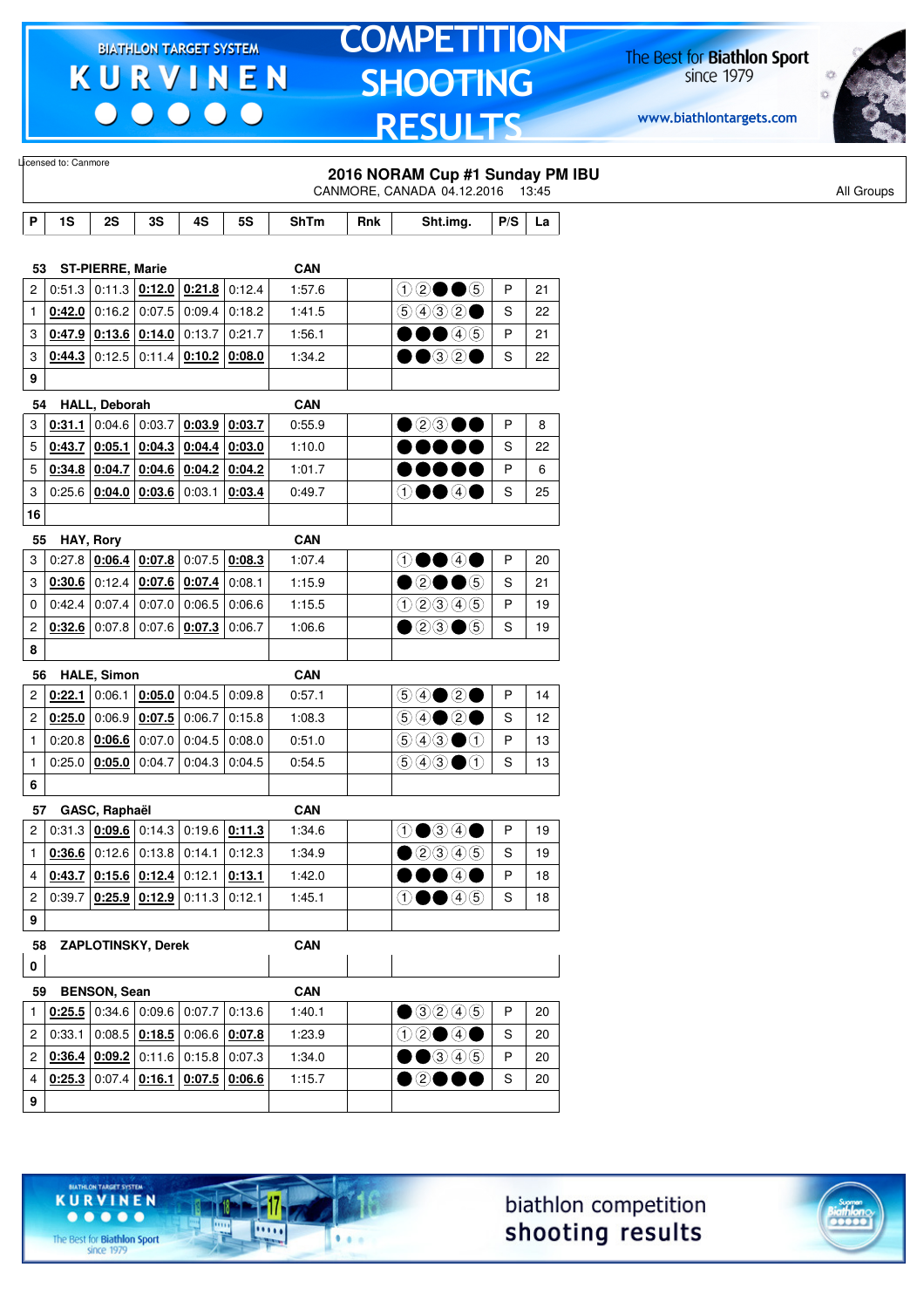$\begin{array}{c|c|c|c|c} \hline \bullet & \bullet & \bullet & \bullet & \bullet \end{array}$ 

# **TOMPETITION SHOOTING RESULTS**

The Best for **Biathlon Sport**<br>since 1979

www.biathlontargets.com



|                | Licensed to: Canmore                   |                                   |        |                                                                         |                 |             |     |                                                                            |     |                |  |            |
|----------------|----------------------------------------|-----------------------------------|--------|-------------------------------------------------------------------------|-----------------|-------------|-----|----------------------------------------------------------------------------|-----|----------------|--|------------|
|                |                                        |                                   |        |                                                                         |                 |             |     | 2016 NORAM Cup #1 Sunday PM IBU                                            |     |                |  |            |
|                |                                        |                                   |        |                                                                         |                 |             |     | CANMORE, CANADA 04.12.2016 13:45                                           |     |                |  | All Groups |
| P              | 1S                                     | 2S                                | 3S     | 4S                                                                      | 5S              | <b>ShTm</b> | Rnk | Sht.img.                                                                   | P/S | La             |  |            |
|                |                                        |                                   |        |                                                                         |                 |             |     |                                                                            |     |                |  |            |
| 60             |                                        | <b>SHERWIN, Nicholas</b>          |        |                                                                         |                 | <b>CAN</b>  |     |                                                                            |     |                |  |            |
| 4              |                                        |                                   |        | $0.48.7$ $0.08.0$ $0.08.7$ $0.10.5$ $0.09.5$                            |                 | 1:37.2      |     | $\bullet\bullet$ 300                                                       | P   | 5              |  |            |
| 1              |                                        | 0:40.0 $ 0:10.2 $                 | 0:09.3 | 0:09.7                                                                  | 0:10.6          | 1:51.8      |     | $\bigcirc$ 4300                                                            | S   | 5              |  |            |
| 3              |                                        | $2:04.2$ 0:20.0                   | 0:11.1 | 0:17.9                                                                  | 0:11.1          | 3:23.0      |     | $\bullet$ 4300                                                             | P   | $\overline{7}$ |  |            |
| 3              |                                        | $0.26.8$ 0:10.6 0:09.7            |        |                                                                         | $0:12.0$ 0:07.9 | 1:20.7      |     | $\bullet\textcolor{red}{\bullet\circledcirc}\textcolor{red}{\circ\bullet}$ | S   | $\overline{7}$ |  |            |
| 11             |                                        |                                   |        |                                                                         |                 |             |     |                                                                            |     |                |  |            |
| 61             |                                        | <b>KANIA, Eric</b>                |        |                                                                         |                 | <b>CAN</b>  |     |                                                                            |     |                |  |            |
| 4              |                                        |                                   |        | $0.36.9$ $0.04.0$ $0.04.6$ $0.07.4$                                     | 0:06.4          | 1:07.3      |     | 50000                                                                      | P   | 9              |  |            |
| $\overline{c}$ |                                        | $0:22.4$ 0:05.2 0:05.1            |        | 0:04.8                                                                  | 0:05.1          | 0.51.9      |     | $\circledcirc$ $\circledcirc$ $\circ$                                      | S   | 9              |  |            |
| 1              |                                        | $0:28.4$ 0:05.3                   | 0:04.3 | 0:05.1                                                                  | 0:05.2          | 0:55.2      |     | $\bigcirc \bigcirc \bigcirc \bigcirc \bigcirc \bigcirc \bigcirc$           | P   | 9              |  |            |
| 1              |                                        | 0:26.6   0:05.9                   | 0:05.8 | 0:04.5                                                                  | 0:05.2          | 0:58.4      |     | $\circledcirc \circledcirc \bullet \circledcirc$                           | S   | 9              |  |            |
| 8              |                                        |                                   |        |                                                                         |                 |             |     |                                                                            |     |                |  |            |
| 62             |                                        | <b>GAUTHIER, Simon</b>            |        |                                                                         |                 | <b>CAN</b>  |     |                                                                            |     |                |  |            |
| 1              |                                        | $0:33.1$ 0:04.4 0:04.1            |        | 0:03.5                                                                  | 0:03.8          | 0:55.1      |     | 9992                                                                       | P   | 6              |  |            |
| 4              |                                        | 0.14.3   0.03.7                   |        | $0:04.5$ 0:08.9                                                         | 0:15.8          | 0:52.6      |     | $\bullet\bullet\bullet\circ$                                               | S   | 5              |  |            |
| 1              | 0:18.7                                 | 0:04.0                            | 0:03.3 | 0:04.0                                                                  | 0:03.6          | 0.43.1      |     | $\bigcirc \bigcirc \bigcirc \bigcirc \bigcirc \bigcirc \bigcirc \bigcirc$  | P   | 5              |  |            |
| 2              | 0:14.1                                 | 0:04.7                            | 0:04.2 | 0:03.9                                                                  | 0:03.7          | 0.44.0      |     | $\bullet$ 432 $\bullet$                                                    | S   | 3              |  |            |
| 8              |                                        |                                   |        |                                                                         |                 |             |     |                                                                            |     |                |  |            |
| 63             |                                        | ELLIS, Liam                       |        |                                                                         |                 | <b>CAN</b>  |     |                                                                            |     |                |  |            |
| 4              |                                        | $0.25.4$ $0.07.4$ $0.08.9$ 0:08.1 |        |                                                                         | 0:06.7          | 1:07.3      |     | $\bullet$ 4000                                                             | P   | 12             |  |            |
| 0              | 0:12.7                                 | 0:07.7                            | 0:06.2 | 0:07.0                                                                  | 0:05.6          | 0:48.5      |     | 99920                                                                      | S   | 13             |  |            |
| 3              |                                        | $0.28.6$ 0:07.8                   | 0:06.5 | 0:07.3                                                                  | 0:08.1          | 1:11.4      |     | 5●●2●                                                                      | P   | 13             |  |            |
| 3              |                                        | $0:13.5$ 0:07.4                   | 0:06.6 | 0:06.7                                                                  | 0.07.0          | 0:49.3      |     | 5●●2●                                                                      | S   | 14             |  |            |
| 10             |                                        |                                   |        |                                                                         |                 |             |     |                                                                            |     |                |  |            |
| 64             |                                        | <b>CRAMER, Noah</b>               |        |                                                                         |                 | <b>CAN</b>  |     |                                                                            |     |                |  |            |
| 3              |                                        |                                   |        | $0:35.5   0:09.6   0:14.4   0:09.8   0:10.0$                            |                 | 1:28.8      |     | 50000                                                                      | P   | 4              |  |            |
| 4              |                                        |                                   |        | $\vert 0.27.2 \, \vert 0.12.0 \, \vert 0.06.9 \, \vert 0.08.6 \, \vert$ | 0:07.7          | 1:22.8      |     | 60000                                                                      | S   | 6              |  |            |
| $\mathbf{2}$   |                                        |                                   |        | 0.27.0   0.08.8   0.08.2   0.06.7                                       | 0:08.4          | 1:56.0      |     | $\circledcirc \bullet \circledcirc \bullet \circledcirc$                   | P   | 6              |  |            |
| 4              |                                        |                                   |        | $0.25.8$ $0.13.6$ $0.09.0$ $0.08.3$ $0.11.1$                            |                 | 1:17.9      |     | $\bullet$ 4000                                                             | S   | 4              |  |            |
| 13             |                                        |                                   |        |                                                                         |                 |             |     |                                                                            |     |                |  |            |
| 65             |                                        | MOSES, Sam                        |        |                                                                         |                 | <b>CAN</b>  |     |                                                                            |     |                |  |            |
|                | 2 0:29.0 0:05.6 $0.05.3$ 0:05.9 0:08.6 |                                   |        |                                                                         |                 | 1:10.8      |     | ④④②③                                                                       | P   | 5              |  |            |
| 0              |                                        |                                   |        | $0.32.8$ 0.05.5 0.09.3 0.03.9 0.10.0                                    |                 | 1:08.4      |     | 99900                                                                      | S   | 4              |  |            |
| 2              |                                        |                                   |        | $0:23.0$ $0.05.0$ $0:06.5$ $0.04.9$ $0.04.8$                            |                 | 0:51.9      |     | $\bigcirc$ 4300                                                            | P   | 4              |  |            |
| $\mathbf{1}$   |                                        |                                   |        | $0.29.1$ 0:06.1 0:05.5 0:05.4 0:05.1                                    |                 | 0:57.4      |     | (50000)                                                                    | S   | $\overline{7}$ |  |            |
| 5              |                                        |                                   |        |                                                                         |                 |             |     |                                                                            |     |                |  |            |





The Best for **Biathlon Sport**<br>since 1979

TARGET SYSTEM

17

 $\overline{\cdots}$ 

 $1.1.1$ 

**KURVINEN** 

 $\begin{array}{ccccccccccccccccc} \bullet & \bullet & \bullet & \bullet & \bullet & \bullet & \bullet \end{array}$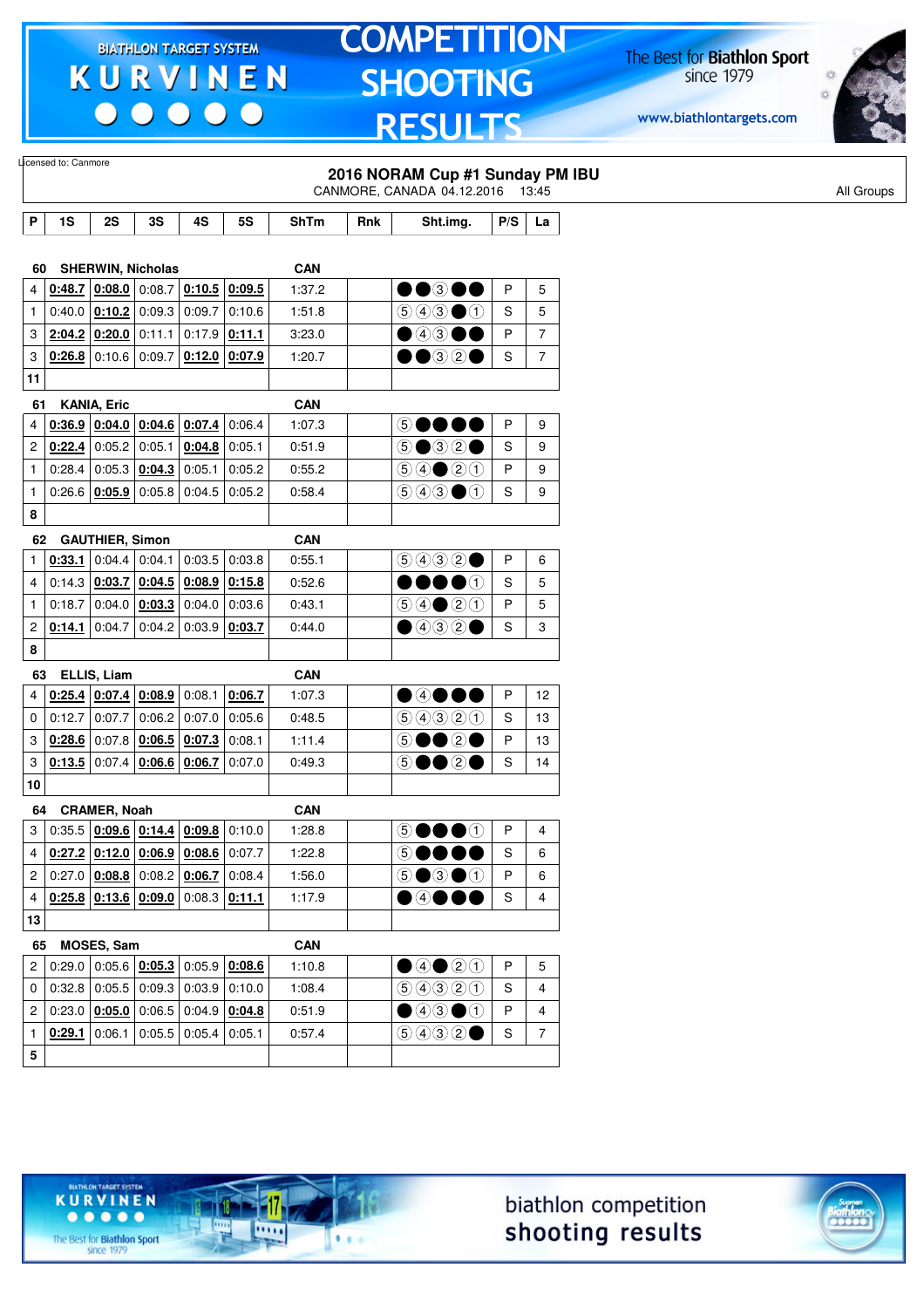$\begin{array}{c|c|c|c|c} \hline \bullet & \bullet & \bullet & \bullet & \bullet \end{array}$ 

# **TOMPETITION SHOOTING RESULTS**

The Best for **Biathlon Sport**<br>since 1979

www.biathlontargets.com



|                         |                                                  |                                               |                 |                                                                            |           |             |     | 2016 NORAM Cup #1 Sunday PM IBU<br>CANMORE, CANADA 04.12.2016 13:45       |               |                |
|-------------------------|--------------------------------------------------|-----------------------------------------------|-----------------|----------------------------------------------------------------------------|-----------|-------------|-----|---------------------------------------------------------------------------|---------------|----------------|
| P                       | 1S                                               | 2S                                            | 3S              | 4S                                                                         | <b>5S</b> | <b>ShTm</b> | Rnk | Sht.img.                                                                  | P/S           | La             |
|                         |                                                  |                                               |                 |                                                                            |           |             |     |                                                                           |               |                |
| 66                      |                                                  | HOLASH, Noah                                  |                 |                                                                            |           | <b>CAN</b>  |     |                                                                           |               |                |
| 3                       | 0:34.1                                           |                                               | $0:14.2$ 0:04.5 | 0:05.0                                                                     | 0:05.1    | 1:15.1      |     | 5●3●●                                                                     | P             | 6              |
| $\mathbf{1}$            | 0:34.9                                           | 0.05.1                                        |                 | $0:03.6$ 0:03.6                                                            | 0:04.2    | 1:00.5      |     | $\bigcirc$ $\bigcirc$ $\bigcirc$ $\bigcirc$                               | S             | 6              |
| $\overline{\mathbf{c}}$ | 0:37.7                                           | 0:03.7                                        | 0:03.8          | $0:02.9$ 0:04.0                                                            |           | 1:05.1      |     | $\bigcirc$ 43 $\bigcirc$ 1                                                | P             | $\overline{c}$ |
| 3                       | 0:36.5                                           |                                               | $0:02.9$ 0:03.4 | $0.04.2$ 0:04.7                                                            |           | 1:04.7      |     | $\bullet$ 40 $\bullet$ 0                                                  | S             | 6              |
| 9                       |                                                  |                                               |                 |                                                                            |           |             |     |                                                                           |               |                |
| 67                      |                                                  | <b>BRINDLE, Oliver</b>                        |                 |                                                                            |           | <b>CAN</b>  |     |                                                                           |               |                |
| 1                       | 0:40.8                                           | 0:07.7                                        | 0:06.1          | 0:05.7                                                                     | 0:05.5    | 1:18.0      |     | $\bigcirc \bigcirc \bigcirc \bigcirc \bigcirc \bigcirc \bigcirc$          | P             | 3              |
| 4                       |                                                  | $0:25.9$ 0:06.6 0:11.4                        |                 | 0:09.6                                                                     | 0:20.1    | 1:22.4      |     | $\circledS$                                                               | S             | $\overline{7}$ |
| $\boldsymbol{2}$        |                                                  | $0.24.7$ 0.06.0 0.13.4                        |                 | 0:04.2                                                                     | 0:03.9    | 1:16.9      |     | $\circledcirc$ 4300                                                       | P             | 5              |
| 1                       | 0:27.9                                           |                                               | 0.05.0   0.05.9 | 0:06.3                                                                     | 0:05.0    | 0:57.7      |     | $\bigcirc \bigcirc \bigcirc \bigcirc \bigcirc \bigcirc \bigcirc \bigcirc$ | S             | 6              |
| 8                       |                                                  |                                               |                 |                                                                            |           |             |     |                                                                           |               |                |
|                         |                                                  |                                               |                 |                                                                            |           | <b>USA</b>  |     |                                                                           |               |                |
| 68<br>3                 |                                                  | <b>WALKER, Beau</b><br>$0.37.5$ 0.06.5 0.10.8 |                 | 0:07.3                                                                     | 0:07.6    | 1:15.2      |     | $\bullet\bullet$ 3 $\bullet$ 5                                            | P             | 15             |
|                         |                                                  | 0.41.2 0.06.7                                 |                 |                                                                            |           |             |     | $0 \bullet 40$                                                            | ${\mathsf S}$ |                |
| $\overline{\mathbf{c}}$ |                                                  |                                               | 0:06.7          | 0:09.2                                                                     | 0:05.5    | 1:16.4      |     |                                                                           |               | 15             |
| $\overline{\mathbf{c}}$ |                                                  | 0.58.3   0.05.5   0.06.5                      |                 | $0:04.8$ 0:04.9                                                            |           | 1:31.1      |     | 123●●                                                                     | P             | 15             |
| 3                       |                                                  | $0:35.2$ 0:07.2 0:05.7                        |                 | $0.05.9$ 0:04.9                                                            |           | 1:05.8      |     | $\bullet$ $\bullet$ 3 4 $\bullet$                                         | S             | 15             |
| 10                      |                                                  |                                               |                 |                                                                            |           |             |     |                                                                           |               |                |
| 69                      |                                                  | <b>BOUCHER, Alexandre</b>                     |                 |                                                                            |           | <b>CAN</b>  |     |                                                                           |               |                |
| 0                       |                                                  |                                               |                 |                                                                            |           |             |     |                                                                           |               |                |
| 70                      |                                                  | COLE, Graeme                                  |                 |                                                                            |           | <b>CAN</b>  |     |                                                                           |               |                |
| 0                       | 0:45.1                                           |                                               |                 | $0.06.2$ 0:18.2 0:13.1                                                     | 0:10.4    | 1:39.5      |     | 9990                                                                      | P             | 4              |
| $\overline{c}$          | 0:38.1                                           |                                               | $0:05.0$ 0:05.8 | 0:06.2                                                                     | 0:18.3    | 1:20.4      |     | $\circledcirc$ 4300                                                       | S             | $\overline{4}$ |
| 2                       | 0:25.0                                           | 0:06.1                                        | 0:04.8          | 0:04.7                                                                     | 0:05.6    | 0:54.3      |     | (5) 4 3                                                                   | P             | 4              |
| $\mathbf{1}$            | 0:25.7                                           |                                               | $0.06.8$ 0:05.5 | $0:06.0$ 0:05.0                                                            |           | 0:58.6      |     | $\bullet$ 4320                                                            | S             | 5              |
| 5                       |                                                  |                                               |                 |                                                                            |           |             |     |                                                                           |               |                |
|                         | 71 WOODS, Cale                                   |                                               |                 |                                                                            |           | <b>USA</b>  |     |                                                                           |               |                |
| 3                       |                                                  |                                               |                 | $\vert 0.21.7 \vert 0.16.0 \vert 0.07.6 \vert 0.09.0 \vert$                | 0:08.0    | 1:11.1      |     | $\bullet$ 2 $\bullet$ 6                                                   | P             | 10             |
| 5 <sup>1</sup>          |                                                  |                                               |                 | $\vert$ 0:24.9 $\vert$ 0:10.8 $\vert$ 0:16.6 $\vert$ 0:07.3 $\vert$ 0:08.5 |           | 1:18.1      |     | 00000                                                                     | S             | 10             |
|                         | $2   0.46.6   0.05.7   0.04.9   0.04.7   0.05.0$ |                                               |                 |                                                                            |           | 1:17.9      |     | $\bullet$ 2000                                                            | P             | 11             |
|                         |                                                  |                                               |                 | $\vert 0.25.0 \vert 0.08.1 \vert 0.05.0 \vert 0.07.8 \vert 0.06.9$         |           |             |     |                                                                           |               |                |
| 5                       |                                                  |                                               |                 |                                                                            |           | 1:02.9      |     | 00000                                                                     | ${\mathsf S}$ | 9              |
| $15\,$                  |                                                  |                                               |                 |                                                                            |           |             |     |                                                                           |               |                |
|                         | 72 SHEPPARD, Thoreson                            |                                               |                 |                                                                            |           | <b>USA</b>  |     |                                                                           |               |                |
| 3 <sup>1</sup>          |                                                  |                                               |                 | 0.13.9   0.07.0   0.06.8   0.07.4                                          | 0:09.4    | 1:07.2      |     | 50000                                                                     | P             | 15             |
|                         |                                                  |                                               |                 | $0.43.7$ $0.08.8$ 0:15.1 0:08.0 0:07.1                                     |           | 1:41.5      |     | $\bullet\bullet$ 300                                                      | ${\mathsf S}$ | 15             |
| $\overline{4}$          |                                                  |                                               |                 |                                                                            |           | 1:51.1      |     | $5\bullet 32\bullet$                                                      | P             | 15             |
| 2                       | $0.46.8$ 0.31.1 0.07.0 0.09.8 0.08.1             |                                               |                 |                                                                            |           |             |     |                                                                           |               |                |
| 5                       |                                                  |                                               |                 | $0.43.3$ $0.07.7$ $0.07.2$ $0.07.8$ $0.07.9$                               |           | 1:22.2      |     | ,,,,,                                                                     | ${\mathsf S}$ | 15             |





The Best for **Biathlon Sport**<br>since 1979

TARGET SYSTEM

17

.....

 $1.1.1$ 

**KURVINEN**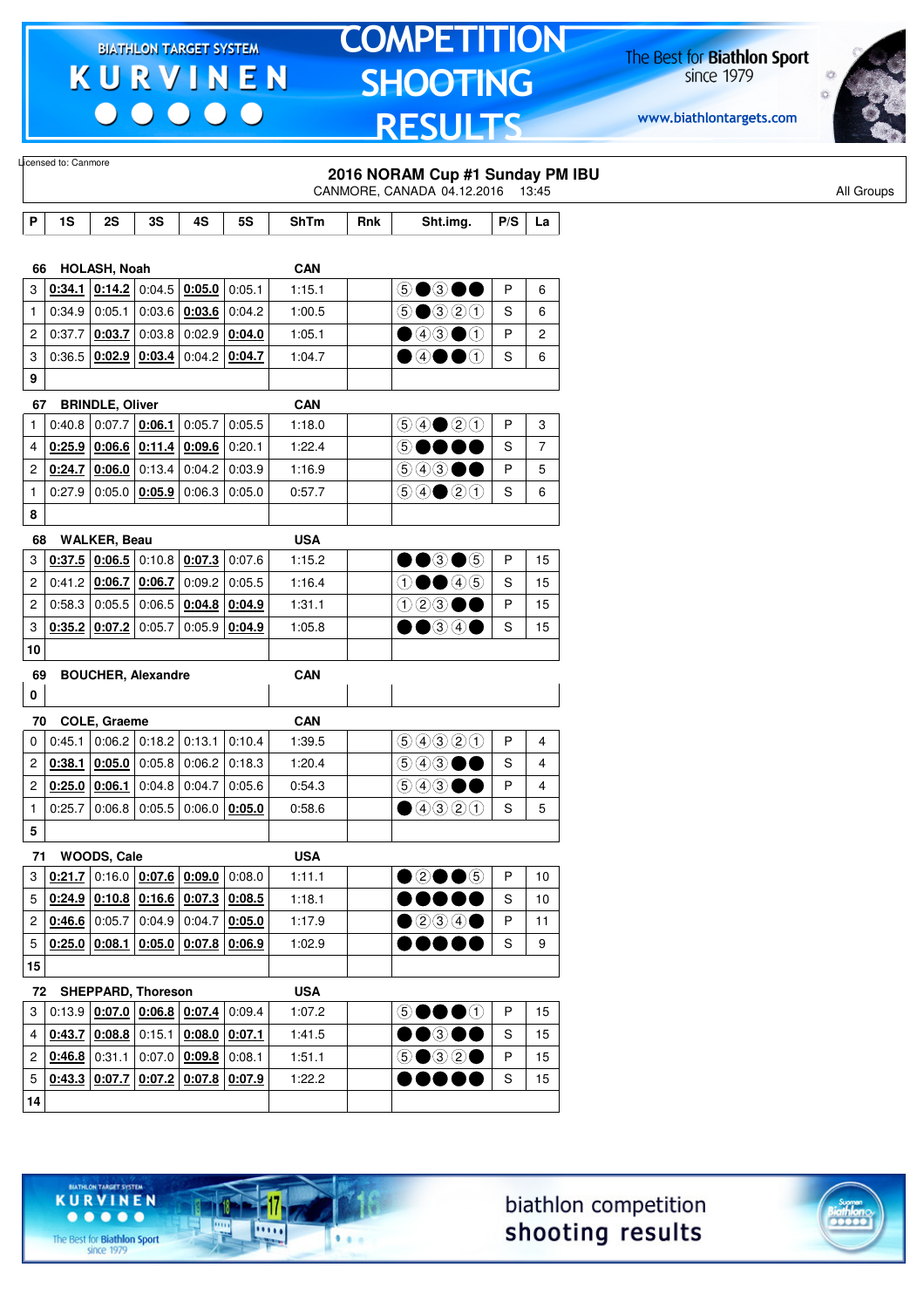$\begin{array}{c|c|c|c|c} \hline \bullet & \bullet & \bullet & \bullet & \bullet \end{array}$ 

# **TOMPETITION** SHOOTING **RESULTS**

The Best for **Biathlon Sport**<br>since 1979

www.biathlontargets.com



|                         | Licensed to: Canmore |                       |                                                                            |        |                 |                      |     | 2016 NORAM Cup #1 Sunday PM IBU<br>CANMORE, CANADA 04.12.2016 13:45                    |              |                |
|-------------------------|----------------------|-----------------------|----------------------------------------------------------------------------|--------|-----------------|----------------------|-----|----------------------------------------------------------------------------------------|--------------|----------------|
| P                       | 1S                   | 2S                    | 3S                                                                         | 4S     | <b>5S</b>       | <b>ShTm</b>          | Rnk | Sht.img.                                                                               | P/S          | La             |
|                         |                      |                       |                                                                            |        |                 |                      |     |                                                                                        |              |                |
| 73                      |                      | <b>EYRE, Findlay</b>  |                                                                            |        |                 | <b>CAN</b>           |     |                                                                                        |              |                |
| 3                       |                      |                       | $0.27.5$ 0.16.4 0.14.3                                                     | 0:10.5 |                 | 1:20.2               |     | $43\bullet\bullet\bullet$                                                              | P            | 3              |
| $\mathbf{2}$            |                      |                       | $0.20.6$ 0.05.4 0.10.9                                                     |        | $0:06.6$ 0:13.7 | 1:04.5               |     |                                                                                        | S            | 5              |
| $\overline{c}$          |                      |                       | 0:11.0 0:05.5 0:06.7                                                       |        | $0:05.8$ 0:05.7 | 0:45.7               |     | $\bullet$ 432 $\bullet$                                                                | P            | 6              |
| $\mathbf{1}$            |                      |                       | $0:24.4$ 0:04.8 0:05.0                                                     | 0:04.7 | 0:05.0          | 0:53.0               |     | $\bigcirc \bigcirc \bigcirc \bigcirc \bigcirc \bigcirc \bigcirc$                       | S            | 4              |
| 8                       |                      |                       |                                                                            |        |                 |                      |     |                                                                                        |              |                |
| 74                      |                      | <b>BAERGEN, Bjorn</b> |                                                                            |        |                 | <b>CAN</b>           |     |                                                                                        |              |                |
| $\mathbf{1}$            |                      |                       | $0:23.6$ 0:10.1 0:10.9                                                     |        | $0:14.1$ 0:07.3 | 1:14.6               |     | ④④③③                                                                                   | P            | 10             |
| 4                       |                      | $0.09.5$ 0.07.1       | 0:07.9                                                                     |        | $0:18.5$ 0:06.6 | 1:02.4               |     | $\bullet$ $\circ$                                                                      | S            | 10             |
| $\mathbf{1}$            |                      | $0:09.3$ 0:14.2       | 0:07.1                                                                     |        | $0:12.6$ 0:05.7 | 0:57.6               |     | $\textcircled{\scriptsize{9}}\textcircled{\scriptsize{9}}\textcircled{\scriptsize{1}}$ | P            | 10             |
| 6                       |                      |                       |                                                                            |        |                 |                      |     |                                                                                        |              |                |
| 75                      |                      | <b>BRINDLE, Will</b>  |                                                                            |        |                 | <b>CAN</b>           |     |                                                                                        |              |                |
| $\mathbf 0$             |                      |                       | $0:27.2$ 0:05.3 0:04.6                                                     |        | $0:04.3$ 0:05.6 | 1:01.4               |     | 99900                                                                                  | P            | 3              |
| $\mathbf{1}$            |                      |                       | $0:28.6$ 0:04.5 0:07.1                                                     |        | $0:05.9$ 0:05.5 | 1:09.4               |     | $\bigcirc \bigcirc \bigcirc \bigcirc \bigcirc \bigcirc \bigcirc$                       | S            | 4              |
| 3                       |                      |                       | $0:20.3$ 0:14.3 0:04.2                                                     |        | $0:04.8$ 0:04.6 | 1:06.6               |     | 50000                                                                                  | P            | $\overline{4}$ |
| 4                       |                      |                       |                                                                            |        |                 |                      |     |                                                                                        |              |                |
|                         | 76                   | PAUL, Thomas          |                                                                            |        |                 | <b>CAN</b>           |     |                                                                                        |              |                |
| 0                       |                      |                       | $0:19.5$ 0:42.1 0:16.8                                                     | 0:12.0 | 0:09.3          | 2:01.3               |     | (100000)                                                                               | P            | 10             |
| $\overline{c}$          |                      | $0:16.8$ 0:11.2       | 0:08.9                                                                     |        | $0:10.3$ 0:12.2 | 1:16.2               |     | $\bullet$ 432 $\bullet$                                                                | S            | 11             |
| 3                       |                      |                       | $0.46.9$ 0:15.3 $0.10.8$ 0:13.6 $0.12.6$                                   |        |                 | 1:51.6               |     | ●②●④●                                                                                  | P            | 10             |
| 5                       |                      |                       |                                                                            |        |                 |                      |     |                                                                                        |              |                |
| 77                      |                      | <b>NIVEN, Avry</b>    |                                                                            |        |                 | <b>CAN</b>           |     |                                                                                        |              |                |
| $\mathbf{1}$            | 0:01.1               |                       | $0:10.6$ 0:05.8                                                            | 0:05.1 | 0:08.1          | 0:50.3               |     | $\bigcirc \bigcirc \bigcirc \bigcirc \bigcirc \bigcirc \bullet$                        | P            | 14             |
| 0                       | 0:45.4               | 0:16.9                | 0:03.9                                                                     | 0:03.1 | 0:10.0          | 1:27.3               |     | 99900                                                                                  | S            | 14             |
| $\mathbf{1}$            |                      | 0:19.9   0:03.4       | 0:03.7                                                                     |        | $0:03.3$ 0:03.3 | 0.48.4               |     | $\bigcirc$ 4300                                                                        | P            | 13             |
| $\mathbf 2$             |                      |                       |                                                                            |        |                 |                      |     |                                                                                        |              |                |
|                         | <b>Unknown</b><br>78 |                       |                                                                            |        |                 |                      |     |                                                                                        |              |                |
| $\mathbf 0$             |                      |                       | $0.22.7$ 0.10.6 0.07.9 0.07.4 0.06.8                                       |        |                 | 1:15.7               |     | 9990                                                                                   | $\mathsf{P}$ | 3              |
| 0                       |                      |                       |                                                                            |        |                 |                      |     |                                                                                        |              |                |
|                         |                      |                       |                                                                            |        |                 |                      |     |                                                                                        |              |                |
| 79<br>$\mathbf{1}$      | 0:23.1               | <b>LATIMER, Aidan</b> | $0:06.3$ 0:07.1                                                            |        | $0:07.1$ 0:06.6 | <b>CAN</b><br>1:00.1 |     | $\textcircled{\scriptsize{9}}\textcircled{\scriptsize{9}}\textcircled{\scriptsize{1}}$ | $\mathsf{P}$ | $\mathbf{1}$   |
|                         |                      |                       | 0.23.2   0.07.5   0.07.1                                                   |        | $0:08.5$ 0:06.5 |                      |     | $\bigcirc$ 40 $\bigcirc$ 0                                                             | S            | 3              |
| $\overline{c}$          |                      |                       |                                                                            |        |                 | 1:05.9               |     |                                                                                        |              |                |
| 3                       |                      |                       |                                                                            |        |                 |                      |     |                                                                                        |              |                |
| 81                      |                      |                       | <b>SCHROEDER, Michael</b>                                                  |        |                 | <b>CAN</b>           |     |                                                                                        |              |                |
| $\mathbf{2}^{\prime}$   |                      |                       | $0.38.2$ 0.06.7 0.05.8 0.05.5 0.18.7                                       |        |                 | 1:24.9               |     | $\bullet\bullet$ 320                                                                   | P            | 13             |
| $\overline{4}$          |                      |                       | $\vert$ 0:17.5 $\vert$ 1:05.5 $\vert$ 0:22.6 $\vert$ 0:15.6 $\vert$ 0:12.2 |        |                 | 2:37.3               |     | $\bullet$ 20                                                                           | $\mathbf S$  | 13             |
| $\mathbf{1}$            |                      |                       | $0.27.7$ 0.11.7 0.04.6 0.09.9 0.04.4                                       |        |                 | 1:07.3               |     | $\bigcirc \bigcirc \bigcirc \bigcirc \bigcirc \bigcirc \bigcirc$                       | P            | 14             |
| $\overline{\mathbf{7}}$ |                      |                       |                                                                            |        |                 |                      |     |                                                                                        |              |                |



-17

 $\overline{\cdots}$ 

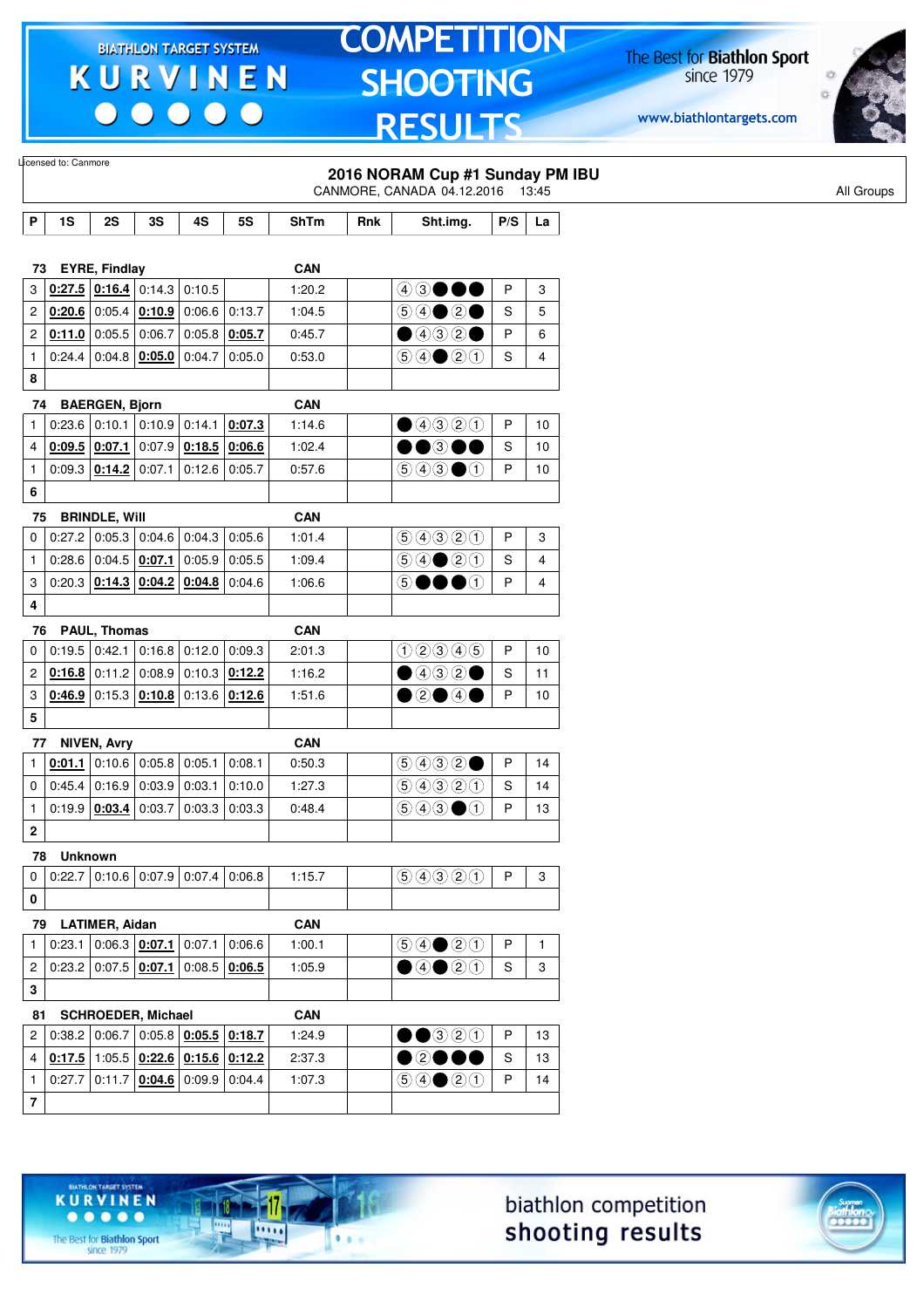$\begin{array}{c|c|c|c|c} \hline \bullet & \bullet & \bullet & \bullet & \bullet \end{array}$ 

# **TOMPETITION SHOOTING RESULTS**

The Best for **Biathlon Sport**<br>since 1979

www.biathlontargets.com



|                         | Licensed to: Canmore |                       |                                                                            |        |                        |             |     | 2016 NORAM Cup #1 Sunday PM IBU                                            |             |                         |
|-------------------------|----------------------|-----------------------|----------------------------------------------------------------------------|--------|------------------------|-------------|-----|----------------------------------------------------------------------------|-------------|-------------------------|
|                         |                      |                       |                                                                            |        |                        |             |     | CANMORE, CANADA 04.12.2016 13:45                                           |             |                         |
| P                       | 1S                   | 2S                    | 3S                                                                         | 4S     | <b>5S</b>              | <b>ShTm</b> | Rnk | Sht.img.                                                                   | P/S         | La                      |
|                         |                      |                       |                                                                            |        |                        |             |     |                                                                            |             |                         |
| 82                      |                      | <b>FRADETTE, Theo</b> |                                                                            |        |                        | <b>CAN</b>  |     |                                                                            |             |                         |
| 2                       |                      |                       | 0:35.8 $\vert$ 0:11.5 $\vert$ 0:07.8 $\vert$                               |        | $0:10.2$ 0:09.2        | 1:20.6      |     | $\bigcirc$ 4300                                                            | P           | 5                       |
| 3                       |                      |                       | $0.28.4$ 0:11.2 0:09.3 0:09.7                                              |        | 0:09.6                 | 1:18.0      |     | $\bullet\textcolor{red}{\bullet\circledcirc}\textcolor{red}{\circ\bullet}$ | S           | 8                       |
| $\overline{c}$          |                      |                       | $0.29.3$ 0:11.9 $0.10.6$ 0.09.4                                            |        | 0.14.6                 | 1:22.3      |     |                                                                            | P           | 5                       |
| $\overline{\mathbf{r}}$ |                      |                       |                                                                            |        |                        |             |     |                                                                            |             |                         |
| 83                      |                      | <b>ROGANS, Alex</b>   |                                                                            |        |                        | <b>CAN</b>  |     |                                                                            |             |                         |
| 0                       |                      |                       |                                                                            |        |                        |             |     |                                                                            |             |                         |
| 84                      |                      |                       | <b>SKARSGARD, Marcus</b>                                                   |        |                        | <b>CAN</b>  |     |                                                                            |             |                         |
| 3                       |                      |                       | $\vert$ 0:27.2 $\vert$ 0:13.5 $\vert$ 0:07.0 $\vert$ 0:06.6 $\vert$ 0:06.6 |        |                        | 1:16.1      |     | $\bullet$ 4300                                                             | P           | 3                       |
| $\mathbf{1}$            |                      | $0:35.9$ 0:04.7       | 0:06.1                                                                     | 0:34.1 | 0:13.5                 | 1:42.5      |     | 9992                                                                       | S           | 5                       |
| 0                       |                      | 0:22.2   0:05.7       | $0:07.5$ 0:05.7                                                            |        | 0:05.1                 | 0:54.2      |     | 99900                                                                      | P           | $\overline{c}$          |
| 4                       |                      |                       |                                                                            |        |                        |             |     |                                                                            |             |                         |
| 85                      |                      |                       | <b>MCCORKINDALE, Euan</b>                                                  |        |                        | <b>CAN</b>  |     |                                                                            |             |                         |
| 1                       | 0:18.7               |                       | $0.05.5$ 0:07.2 0:06.7                                                     |        | 0.09.4                 | 0:56.7      |     | $\bigcirc \bigcirc \bigcirc \bigcirc \bigcirc \bigcirc$                    | P           | 5                       |
| 0                       | 0:26.3               |                       | 0:06.2   0:05.6                                                            | 0:06.6 | 0.04.8                 | 0:58.0      |     | 99900                                                                      | S           | 3                       |
| 3                       |                      |                       | $0:14.0$ $0:06.6$ 0:05.4 0:06.2                                            |        | 0:05.5                 | 0:51.9      |     | 5●3●●                                                                      | P           | 3                       |
| 4                       |                      |                       |                                                                            |        |                        |             |     |                                                                            |             |                         |
| 86                      |                      | <b>DEJONG, Willem</b> |                                                                            |        |                        | <b>CAN</b>  |     |                                                                            |             |                         |
| 2                       |                      | 0.45.5   0.05.1       | 0:06.1                                                                     |        | $0:06.9$ 0:05.4        | 1:24.0      |     | ④④③③                                                                       | P           | $\mathbf{1}$            |
| 3                       |                      |                       | $0.43.5$ 0.06.5 0:07.7                                                     | 0:07.7 | 0:08.5                 | 1:28.6      |     | $\circledcirc$ $\bullet$                                                   | S           | $\mathbf{1}$            |
| $\overline{\mathbf{c}}$ |                      |                       | $0:21.8$ 0:06.6 0:06.8                                                     | 0:04.6 | 0:04.1                 | 1:01.6      |     | ④④③③                                                                       | P           | 3                       |
| $\overline{\mathbf{7}}$ |                      |                       |                                                                            |        |                        |             |     |                                                                            |             |                         |
| 87                      |                      |                       | <b>GAUTHIER, François</b>                                                  |        |                        | <b>CAN</b>  |     |                                                                            |             |                         |
| 2                       |                      |                       | $0:20.9$ 0:07.2 0:06.4 0:06.1                                              |        | 0:06.7                 | 1:00.1      |     | $\circledcirc \bullet \bullet \circledcirc \circledcirc$                   | P           | $\overline{c}$          |
| $\overline{c}$          |                      |                       | $0.21.3$ $0.05.0$ $0.06.1$ $0.07.7$                                        |        | 0:06.1                 | 0:59.2      |     | 6000                                                                       | S           | $\overline{c}$          |
| 1                       |                      |                       | $0.14.4$ 0.04.9 0.04.7                                                     | 0:05.9 | 0:04.5                 | 0:43.9      |     | ④④③③                                                                       | P           | $\overline{\mathbf{4}}$ |
| 5                       |                      |                       |                                                                            |        |                        |             |     |                                                                            |             |                         |
| 88                      |                      | QUINTILIO, Henrik     |                                                                            |        |                        | <b>CAN</b>  |     |                                                                            |             |                         |
| $\overline{2}$          |                      |                       | $\vert$ 0:11.2 $\vert$ 0:04.9 $\vert$ 0:24.6 $\vert$ 0:16.6 $\vert$ 0:07.7 |        |                        | 1:13.5      |     | $\circledcirc \bullet \circledcirc \circ \bullet$                          | P           | 18                      |
| 0                       |                      |                       | $\vert$ 0:14.0 $\vert$ 0:04.1 $\vert$ 0:04.0 $\vert$ 0:04.0 $\vert$        |        | 0:03.9                 | 0:33.4      |     | 99900                                                                      | $\mathbf S$ | 18                      |
| 2                       |                      |                       | $0.14.5$ $0.04.3$ 0:05.6 0:05.6 0:04.7                                     |        |                        | 0:42.5      |     | $\circledcirc$ $\bullet$                                                   | P           | 18                      |
| $\overline{\mathbf{4}}$ |                      |                       |                                                                            |        |                        |             |     |                                                                            |             |                         |
| 89                      |                      | PAUL, Jack            |                                                                            |        |                        | <b>CAN</b>  |     |                                                                            |             |                         |
| $\overline{2}$          |                      |                       | <b>0:10.4</b> 0:07.7 0:22.1 0:10.8                                         |        |                        | 1:17.1      |     | $\bullet$ 200                                                              | P           | 11                      |
| $\overline{c}$          |                      |                       | $\vert$ 0:13.7 $\vert$ 0:06.5 $\vert$ 0:07.0 $\vert$                       |        | $0:06.7$ 0:07.0        | 0:53.7      |     | $\bullet$ 200                                                              | S           | 11                      |
| $\mathbf{1}$            |                      | $0:17.8$ 0:07.1       |                                                                            |        | $0.08.8$ 0.07.3 0.07.7 | 0:54.4      |     | 02005                                                                      | P           | 11                      |
| 5                       |                      |                       |                                                                            |        |                        |             |     |                                                                            |             |                         |
|                         |                      |                       |                                                                            |        |                        |             |     |                                                                            |             |                         |

17

 $\overline{\cdots}$ 

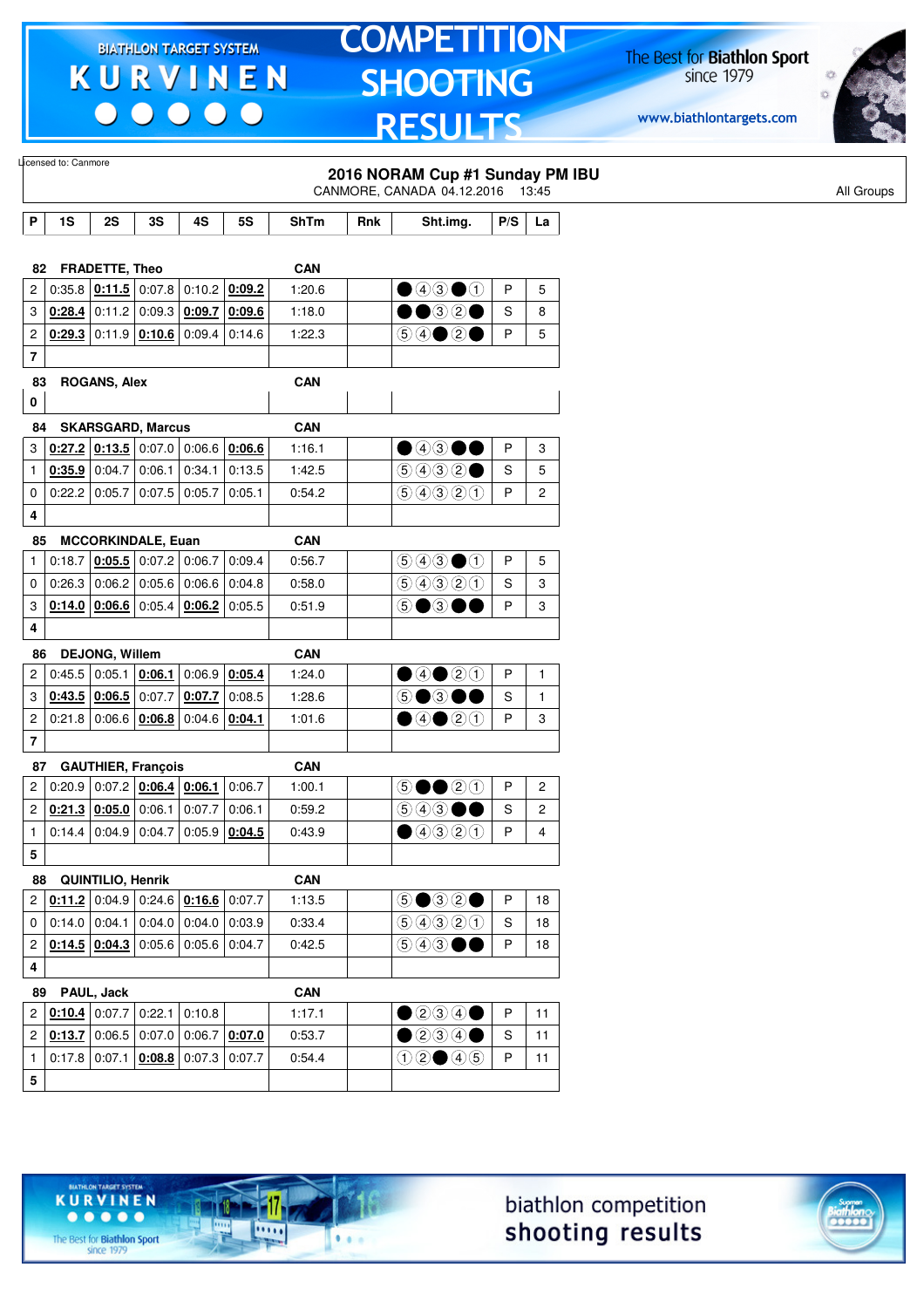$\begin{array}{c|c|c|c|c} \hline \bullet & \bullet & \bullet & \bullet & \bullet \end{array}$ 

# **TOMPETITION SHOOTING RESULTS**

The Best for **Biathlon Sport**<br>since 1979

www.biathlontargets.com



|                         |                                                  |                        |                                   |                                              |                                              |             |     | 2016 NORAM Cup #1 Sunday PM IBU<br>CANMORE, CANADA 04.12.2016 13:45 |               |    |
|-------------------------|--------------------------------------------------|------------------------|-----------------------------------|----------------------------------------------|----------------------------------------------|-------------|-----|---------------------------------------------------------------------|---------------|----|
| P                       | 1S                                               | 2S                     | 3S                                | 4S                                           | 5S                                           | <b>ShTm</b> | Rnk | Sht.img.                                                            | P/S           | La |
|                         |                                                  |                        |                                   |                                              |                                              |             |     |                                                                     |               |    |
| 90                      |                                                  | <b>SEKORA, Lance</b>   |                                   |                                              |                                              | <b>CAN</b>  |     |                                                                     |               |    |
| $\mathbf{1}$            |                                                  |                        | $0:15.3$ 0:04.8 0:05.3            | 0:06.4                                       | 0:04.6                                       | 0:45.4      |     | $\bigcirc \bigcirc \bigcirc \bigcirc \bigcirc \bigcirc \bigcirc$    | Ρ             | 18 |
| $\mathbf{1}$            |                                                  | 0:15.6 0:04.7          |                                   | $0:05.8$ 0:05.0                              | 0:05.9                                       | 0:45.3      |     | $\bigcirc \bullet \bigcirc \bigcirc \bigcirc \bigcirc \bigcirc$     | S             | 18 |
| 0                       | 0:19.7                                           |                        |                                   | $0.04.6$ 0.04.9 0.04.5                       | 0.04.2                                       | 0:40.3      |     | 99900                                                               | P             | 18 |
| 2                       |                                                  |                        |                                   |                                              |                                              |             |     |                                                                     |               |    |
| 91                      |                                                  | SORATHIA, Ethan        |                                   |                                              |                                              | <b>CAN</b>  |     |                                                                     |               |    |
| 3                       |                                                  | $0.17.4$ 0.09.3        |                                   |                                              | $0:09.8$ 0:05.5 0:04.6                       | 1:04.1      |     | 04300                                                               | Ρ             | 2  |
| 2                       | 0:29.8                                           | 0:09.1                 |                                   | $0:08.0$ 0:09.3                              | 0:04.2                                       | 1:08.1      |     |                                                                     | S             | 4  |
| 2                       |                                                  | 0:37.4 0:08.3          |                                   | $0.05.2$ 0:11.8 0:12.1                       |                                              | 1:28.5      |     | $\bullet$ 320                                                       | P             | 2  |
| 7                       |                                                  |                        |                                   |                                              |                                              |             |     |                                                                     |               |    |
| 92                      |                                                  | <b>HEWIE, Seth</b>     |                                   |                                              |                                              | <b>CAN</b>  |     |                                                                     |               |    |
| 3                       |                                                  |                        |                                   |                                              | $0.22.8$ 0.10.5 0.09.4 0.08.5 0.07.5         | 1:25.7      |     | ••32•                                                               | Ρ             | 10 |
| 3                       |                                                  |                        | 0.13.3   0.09.3   0.10.9   0.09.1 |                                              | 0:09.1                                       | 0:59.3      |     | $\bigcirc$ $\bigcirc$                                               | S             | 10 |
| 4                       |                                                  | $0:24.3$ 0:07.3        |                                   | $0.09.6$ 0:08.8 0:08.9                       |                                              | 1:07.1      |     | D④●t                                                                | P             | 10 |
| 10                      |                                                  |                        |                                   |                                              |                                              |             |     |                                                                     |               |    |
| 93                      |                                                  | <b>FLEMING, Jasper</b> |                                   |                                              |                                              | <b>CAN</b>  |     |                                                                     |               |    |
| 4                       |                                                  |                        |                                   |                                              | $0:14.2$   0:05.6   0:06.0   0:06.4   0:06.5 | 0:47.8      |     | $\odot$                                                             | P             | 9  |
| 3                       |                                                  | 1:10.1 0:05.4          | 0:04.7                            |                                              | $0.05.3$ 0.05.2                              | 1:43.3      |     | $\textcircled{\small{1}}$                                           | S             | 9  |
| 5                       |                                                  |                        |                                   |                                              |                                              | 0:59.2      |     |                                                                     | P             | 8  |
| 12                      |                                                  |                        |                                   |                                              |                                              |             |     |                                                                     |               |    |
|                         |                                                  |                        |                                   |                                              |                                              |             |     |                                                                     |               |    |
| 94<br>0                 |                                                  | <b>TINKLER, Scott</b>  |                                   |                                              |                                              | CAN         |     |                                                                     |               |    |
|                         |                                                  |                        |                                   |                                              |                                              |             |     |                                                                     |               |    |
| 95                      | 0:30.2                                           | 0:29.8                 | <b>SKARSGARD, Andrew</b>          | $\vert$ 0:08.7 $\vert$ 0:10.7                |                                              | <b>CAN</b>  |     |                                                                     | P             | 12 |
| 2                       |                                                  |                        |                                   |                                              | 0:12.4                                       | 1:39.7      |     | $\Theta$ $\Theta$ $\Theta$                                          |               |    |
| 3                       | 0:44.1                                           | 0:28.3                 |                                   |                                              | $0.09.5$ 0.09.3 0:10.0                       | 1:50.5      |     | 5●●2●<br>6●3●●                                                      | S             | 22 |
| 3                       |                                                  | $0.46.4$ 0.13.3        |                                   | $0:13.5$ 0:12.5 0:12.0                       |                                              | 1:45.0      |     |                                                                     | P             | 5  |
|                         | $5   0:43.9   0:23.8   0:12.6   0:15.1   0:11.9$ |                        |                                   |                                              |                                              | 1:58.9      |     | ,,,,,                                                               | ${\mathbb S}$ | 22 |
| 13                      |                                                  |                        |                                   |                                              |                                              |             |     |                                                                     |               |    |
| 96                      |                                                  | <b>DUFLON, Pierre</b>  |                                   |                                              |                                              | <b>CAN</b>  |     |                                                                     |               |    |
| 2                       |                                                  |                        |                                   | $0.39.0$ $0.08.7$ $0.10.3$ $0.07.4$ $0.08.1$ |                                              | 1:21.6      |     | $0 \bullet 3 \bullet 5$                                             | P             | 20 |
| 2                       |                                                  |                        |                                   |                                              | $0.36.3   0.07.4   0.10.5   0.06.9   0.07.7$ | 1:18.3      |     | $\bigcirc$ 43 $\bigcirc$ 1                                          | S             | 24 |
| $\mathbf{1}$            |                                                  |                        |                                   |                                              | $0.26.1$ $0.08.7$ $0.08.6$ $0.06.8$ $0.08.0$ | 1:08.6      |     | $0$ $0$ $0$ $0$ $0$                                                 | P             | 18 |
| $\overline{c}$          |                                                  |                        |                                   |                                              | $0.31.0$ 0.11.8 $0.11.1$ 0.08.9 0.06.3       | 1:16.4      |     | $\circledcirc \bullet \bullet \circledcirc \circledcirc$            | S             | 23 |
| $\overline{\mathbf{7}}$ |                                                  |                        |                                   |                                              |                                              |             |     |                                                                     |               |    |



17

.....